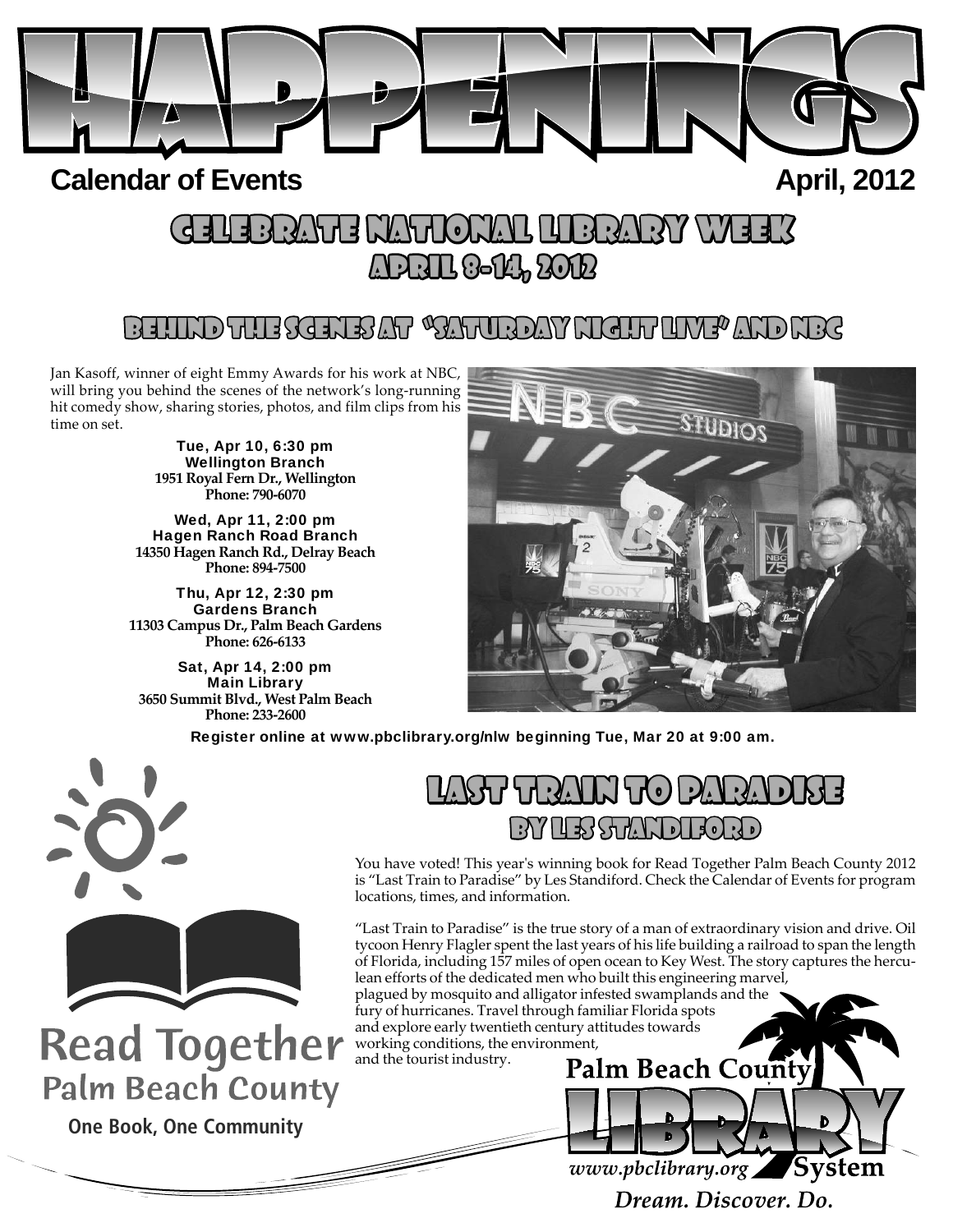

## ADULT

## Wed, Apr 11, 7:00 pm Poetry Workshop

Award-winning poet Stacie Kiner critiques and discusses some of the world's finest contemporary and classic poetry. (90 min.) Preregister.

## Mon, Apr 16, 6:30 pm Credit & Debt Management

Maisie Ross, from Palm Beach County Extension Service, will discuss "out-of-control debt" and the "real cost" of credit. Preregister.

#### Tue, Apr 24, 6:30 pm Read Together Palm Beach County: Book Discussion

Engage in a lively discussion of The Book. (90 min.) Preregister.

## CHILD

## Wed, Apr 11, 4:00 pm Fancy Nancy Tea Party

Play gorgeous games and create fancy crafts. Ages 4-7. (60 min.) Preregister.

## *15801 Orange Blvd. Loxahatchee 33470 Phone: 681-4100*

Sat, Apr 14, 10:15 am Lots of Dots Spots and dots have taken over this story time. Ages 2-3. (45 min.) Preregister.

## Mon, Apr 16, 2:30 pm Router's Birthday Surprise

Help Clicky prepare for Router's surprise party and learn how to navigate the Net. Ages 4-7. (35 min.) Preregister.

## Tue, Apr 17, 4:30 pm Get through the Grid

Create identity discs and test your Internet safety smarts to see if Clu can find you. Ages 8-12. (60 min.) Preregister.

## Sat, Apr 21, 1:00 pm Every Day Is Earth Day Go green using recycled materials to make cute crafts. All ages. (60 min.) Preregister.

## Wed, Apr 25, 6:30 pm Sleepy Time Story Time

Wear your PJs and rock your way to sleepy time with stories and songs. Ages 3-5. (45 min.) Preregister.

## Mon, Apr 30, 11:15 am Funky Farm Tales

Hear what animals do on the farm when the farmer isn't looking. Ages 3-5. (45 min.) Preregister.

## TEEN

## Thursdays, 6:30 pm Movies: Avengers Series

## Preregister.

- 04/05: "Thor." ©Paramount Pictures. (130 min.) PG-13
- 04/12: "Captain America." ©Paramount Pictures. (124 min.) PG-13
- 04/19: "Iron Man." ©Paramout Pictures. (126 min.) PG-13
- 04/26: "Iron Man II." ©Paramount Pictures. (124 min.) PG-13



*530 South Main Street, Belle Glade 33430 Phone: 996-3453* 

## ADULT

## Sat, Apr 07, 10:00 am Read Together Palm Beach County: Book Discusson

Engage in a lively discussion of The Book with Sonja Lutz. (90 min.) Preregister.

## CHILD

## Mondays, 10:30 am

Family Story Times Fun stories, puppets, and films for kids, moms, and dads. Ages 2-5. (30 min.) 04/02: Rhyming.

04/09: Bears. 04/16: Birthdays. 04/23: Mice. 04/30: Humor.

## Mondays, 6:30 pm

Family Story Times/Bilingual Fun stories, puppets, and films in Spanish for kids, moms, and dads. Ages 4-8. (45 min.)

## Sat, Apr 14, 2:00 pm Choose a Craft

Choose a project to work on from a variety of fun crafts. Ages 5 & up. (45 min.)

## Tue, Apr 17, 1:00 pm Internet Safety for Children

Watch a great DVD and learn important tips about Internet safety. Ages 7 & up. (45 min.)

## TEEN

## Sat, Apr 28, 2:00 pm Pizza & Pages

We'll discuss "Born at Midnight," by C.C. Hunter, while enjoying pizza and soda. Ages 12 & up. (45 min.) Preregister.



*375 S.W. 2nd Avenue, South Bay 33493 Phone: 992-8393*

## ADULT

## Fri, Apr 06, 2:00 pm Movie Matinee

"Contagion." ©Warner Bros. (105 min.) PG-13

## Sat, Apr 14, 10:30 am Read Together Palm Beach County: Book Discussion

Engage in a lively discussion of The Book with Dr. Esther Berry. (90 min.) Preregister.

## Wed, Apr 04, 4:30 pm Board Games

Play traditional board games like Monopoly, Checkers, Chess, and more. Ages 5 & up. (45 min.)

## Wed, Apr 11, 4:30 pm Puzzle-a-way

Put together puzzles of people, places, and things and then make your own. Ages 5 & up. (45 min.)

Sat, Apr 14, 10:00 am Scrabble Day!

Celebrate with a friendly game or two. Ages 11-16. (45 min.)

Sat, Apr 28, 11:00 am Make & Take Make and take all the leftover crafts from the month. (45 min.)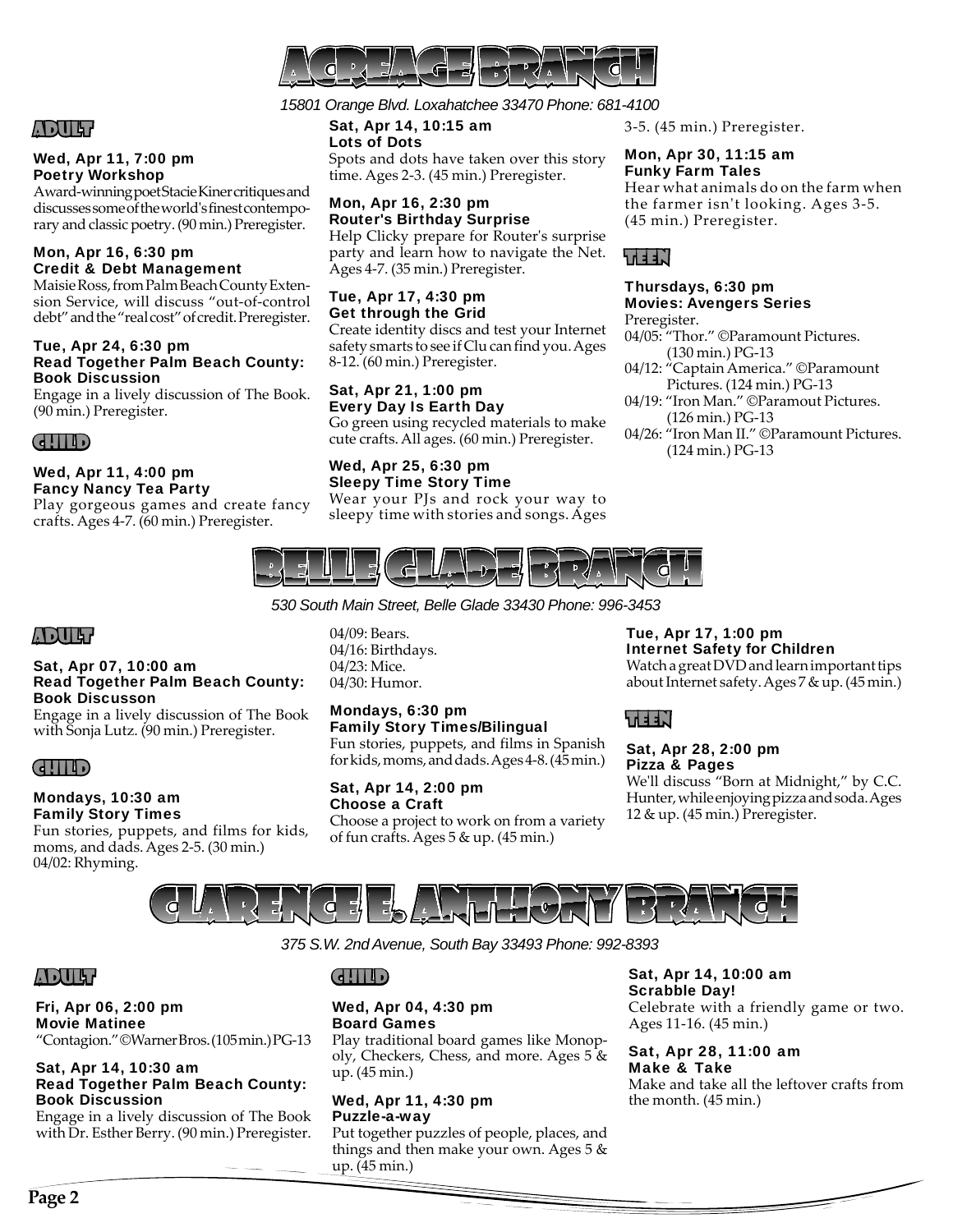

## *11303 Campus Drive, Palm Beach Gardens 33410 Phone: 626-6133*

## ADULT

## Wed, Apr 04 & 11, 2:30 pm Great Courses: Masterworks of American Art

Great Courses® (90 min.) Preregister. Not rated.

04/04: Art from the Civil War and post Civil War periods.

Pt. 13-The Civil War in Art.

Pt. 14-The Glow of Peace.

Pt. 15-The Mirror of Social Change.

04/11: Art from the Civil War to the beginning of the 20th Century.

Pt. 16-1876-1893, The Civic Revival of the Nation.

Pt. 17-1885-1900, Contrasts of Light and Dark. Pt. 18- Americans Abroad - Expatriate Painters.

## Wed, Apr 11, 7:00 pm The History of County Libraries, Current Services & Future Trends

With Library Director John J. Callahan III and former director Jerry W. Brownlee. Co-sponsored by the Palm Beach Gardens Historical Society and the Friends of the Palm Beach County Library System. (90 min.) Preregister.

#### Thu, Apr 12, 2:30 pm Celebrate National Library Week: Behind the Scenes at Saturday Night Live & NBC

Emmy Award-winning cameraman Jan Kasoff will share stories and memorabilia from when he worked at "Saturday Night Live." Register online at www.pbclibrary. org/nlw beginning Tue, Mar 20, at 9:00 am.  $(2 \text{ hr.})$ 

## Sun, Apr 15, 2:00 pm Sunday Cinema: The Debt

©Focus Features. (113 min.) Preregister. R

## Tue, Apr 17, 6:30 pm Writers LIVE! Presents: James W. Hall

This best-selling novelist will talk about his new book "Hit Lit." A book signing will follow. To register, visit www.pbclibrary.org/ writerslive, three weeks prior to the event. Sponsored by the Friends of the Library. (90 min.)

## Wed, Apr 18 & Thu, Apr 26, 2:30 pm Smart Money Month

Preregister.

04/18: Identity Theft. Learn how it occurs, how to minimize risk, resolve subsequent credit problems, and find federal, state, and local government resources available to victims. (90 min.)

04/26: Couponing: How Coupons Work. Certified Credit Counselor and Financial Educator Christie Hardcastle will explain the world of couponing. (60 min.)

## Wed, Apr 18, 6:30 pm Socrates Café

Marji Chapman, of the Society of Philosophical Inquiry, leads discussions for amateur philosophers on a variety of topics. (90 min.) Preregister.

#### Thu, Apr 19, 2:00 pm Novel Destinations: Book Discussion Series

Judith Mann will lead a discussion of "The Plot Against America," by Philip Roth. Sign up and check out the book. (90 min.)

## Wed, Apr 25, 2:00 pm Read Together Palm Beach County: Book Discussion

Engage in a lively discussion of The Book with library staff. (60 min.) Preregister.

## $(d|| ||$

## Wed, Apr 11, 3:30 pm Money Smarts for Kids

Find out where money comes from and learn the three principles of using money. Ages 6-10. (45 min.) Preregister.

#### Fri, Apr 13, 3:30 pm 100 Years Later: Remembering the Titanic

Learn about the great ship, its passengers, and the events that led up to that fateful night. Ages 7-12. (60 min.) Preregister.

## Mon, Apr 16, 3:00 pm Internet Safety Hour

Learn about Internet safety and great kids' websites! Enter to win random prize drawings. All ages. (60 min.)

#### Fri, Apr 20, 10:30 am Chugga-Chugga Choo-Choo! Train Stories

Hear the whistle blow in folk songs, fingerplays, and train tales. Ages 3-5. (45 min.) Preregister.

## Sat, Apr 21, 11:00 am Wii Game On

Video game fun with Nintendo Wii. Ages 8-12. (60 min.) Preregister.

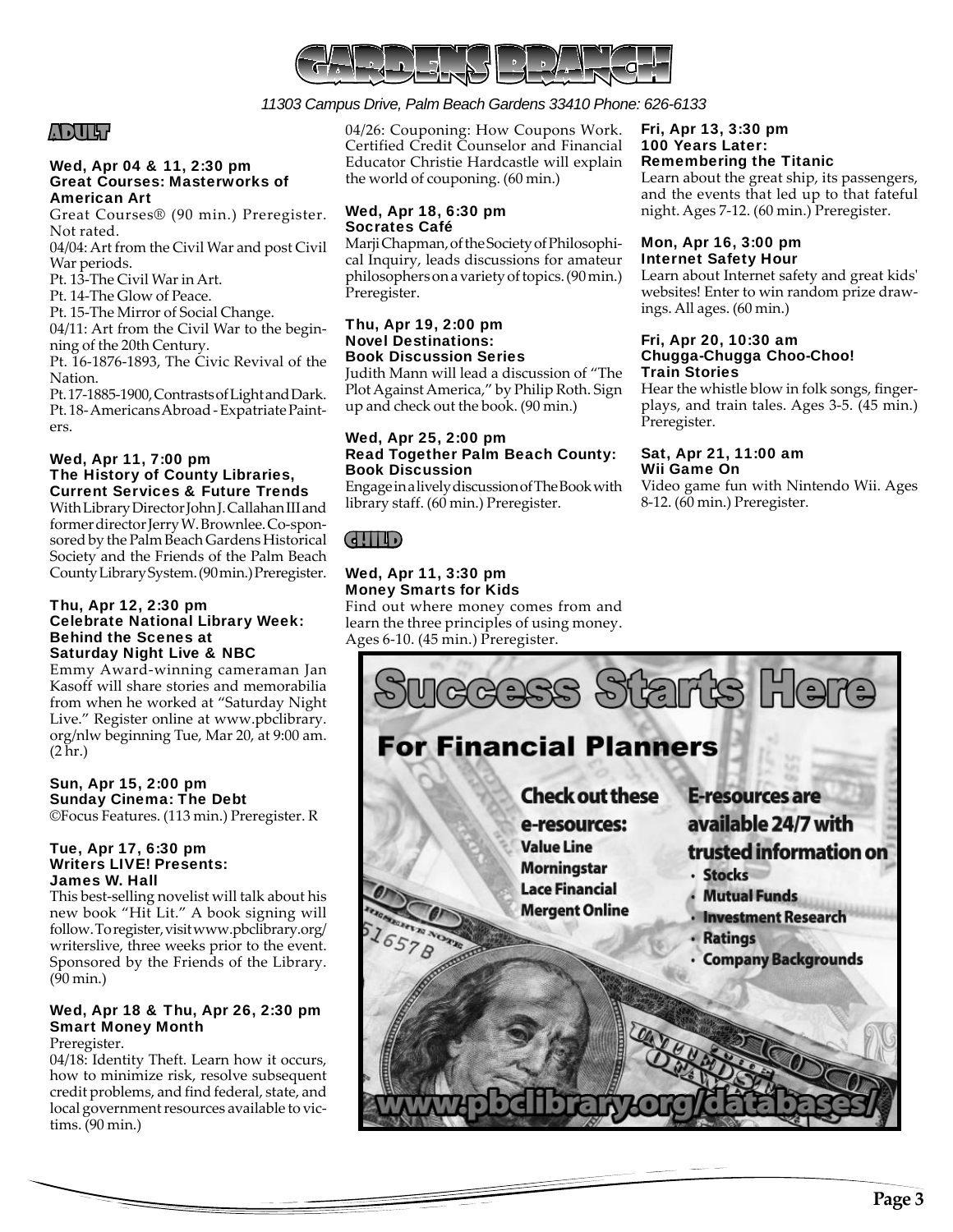

*20701 95th Avenue South, Boca Raton 33434 Phone: 482-4554*

## ADULT

## Mon, Apr 02, 2:00 pm Poem Fest

A variety of poetry readings and recitations to tickle your funny bone and inspire your soul. (60 min.) Preregister.

## Thu, Apr 05, 2:00 pm Stories of a Brooklyn Childhood

Sid Winter will share heartwarming stories of a childhood in his multicultural, Bensonhurst section of Brooklyn, NY. (60 min.) Preregister.

## Mon, Apr 09, 2:00 pm Where Does Your Money Go?

Maisielin Ross, from Palm Beach County Extension Service, will teach tips about budgeting and saving. Preregister.

## Tue, Apr 10, 10:30 am Read Together Palm Beach County: Book Discussion

Engage in a lively discussion of The Book with Roberta Proctor. (90 min.) Preregister.

## Thu, Apr 19, 2:00 pm Who Do You Think You Are?

In this documentary, actress Lisa Kudrow traveled to Belarus and Poland to learn more about her ancestry. Her cousin, Gerard Meister, will discuss additional aspects of her fascinating family history. Shown with permission. (60 min.) Preregister.

Mon, Apr 23, 2:00 pm "New" Movie at Your Library Contact the branch for information.

## Mon, Apr 30, 6:30 pm What's Stopping Me from Getting Ahead? Winning & Keeping a Job in a Difficult Economy

Author Robert Goldfarb will discuss these timely topics. (60 min.) Preregister.

## CHILD

## Tuesdays, 4:00 pm Chess Club

Join other chess enthusiasts for a game or two and practice your skills. Ages 7-11. (45 min.) Preregister.

## Wednesdays, 10:00 am Little Wonders

Stories, songs, puppets, and movement activities for babies. Ages 9-23 mos. (30 min.) Preregister.

## Wednesdays, 4:00 pm Stories, Games & Crafts of Cultures & Festivals

Ages 5-8. (45 min.) Preregister.

#### Sat, Apr 14, 3:00 pm Titanic: 100 Years Later

Learn about the ship's doomed voyage in stories, games, and crafts. Ages 5-10. (45 min.) Preregister.

#### Thu, Apr 19, 4:00 pm Money Smarts for Kids

Find out where money comes from and learn the three principles of using money. Ages 5-10. (45 min.) Preregister.

## Sat, Apr 21, 11:00 am Story Time for Children with Special Needs

Stories, songs, crafts, and movement activities designed for children with developmental disabilities. All ages. (45 min.) Preregister.

## TEEN

## Wednesdays, 5:00 pm Be a Reading Buddy

Help children in grades K-5 with reading skills and earn volunteer service hours for school. A completed application and training session are mandatory. Grades 6 & up. (45 min.) Preregister.

## Tue, Apr 10, 6:00 pm Totally Teen Tuesday

Play your favorite Wii and PS3 games. Grades 6 & up. (90 min.) Preregister.

#### Tue, Apr 17, 6:30 pm Recycled Crafts

Celebrate Earth Day and make a one-of-akind, recycled craft. Grades 6 & up. (45 min.) Preregister.



## ADULT

## Tue, Apr 03, 1:30 pm Genealogy Research: The Next Generation

An introduction on how to use databases and Internet sources for your family history project. Preregister.

## Thu, Apr 05 & 19, 1:30 pm Book & Film Discussions: Moneyball

04/05: A discussion of Michael Lewis' book, about how Oakland A's general manager Billy Beane successfully reinvented his team "on a budget." (60 min.) 04/19: See the film followed by a brief discussion. ©Columbia Pictures. (113 min.) Preregister. PG-13

*3750 Jog Road, Greenacres 33467 Phone: 641-9100*

## Thu, Apr 05, 2:00 pm Gyotaku: The Japanese Art of Fish Painting

Lenora Sur will teach this centuries old art where a fish image is transferred onto paper with paint (we'll use rubber fish). Dress to paint. (90 min.) Preregister.

## Tue, Apr 10, 2:00 pm Words that Sing: Poetry Discussion

In honor of National Poetry Month, we'll cover a variety of poets and poems. Bring a short poem to share. Pick up a discussion packet. (60-90 min.) Preregister.

#### Tue, Apr 10, 6:30 pm Read Together Palm Beach County: Book Discussion

Engage in a lively discussion of The Book with Sara Harris. (90 min.) Preregister.

Sat, Apr 14, 2:00 pm Movie Matinee: Tinker, Tailor, Soldier, Spy ©Universal. (128 min.) Preregister. R

## Tue, Apr 17, 2:00 pm Identity Theft

Christie Hardcastle, from CredAbility, will tell us how it occurs, how to minimize risk, resolve subsequent credit problems, and find federal, state, and local government resources available to victims. (60 min.) Preregister.

## Tue, Apr 17, 6:00 pm Florida Hardest-Hit Fund

This federal program, administered by Florida Housing Finance Corporation, assists homeowners who are, or may become, delinquent on their mortgages. Presented by The Law Office of Paul A. Krasker, P.A., an approved Advisor Agency for the fund. Preregister.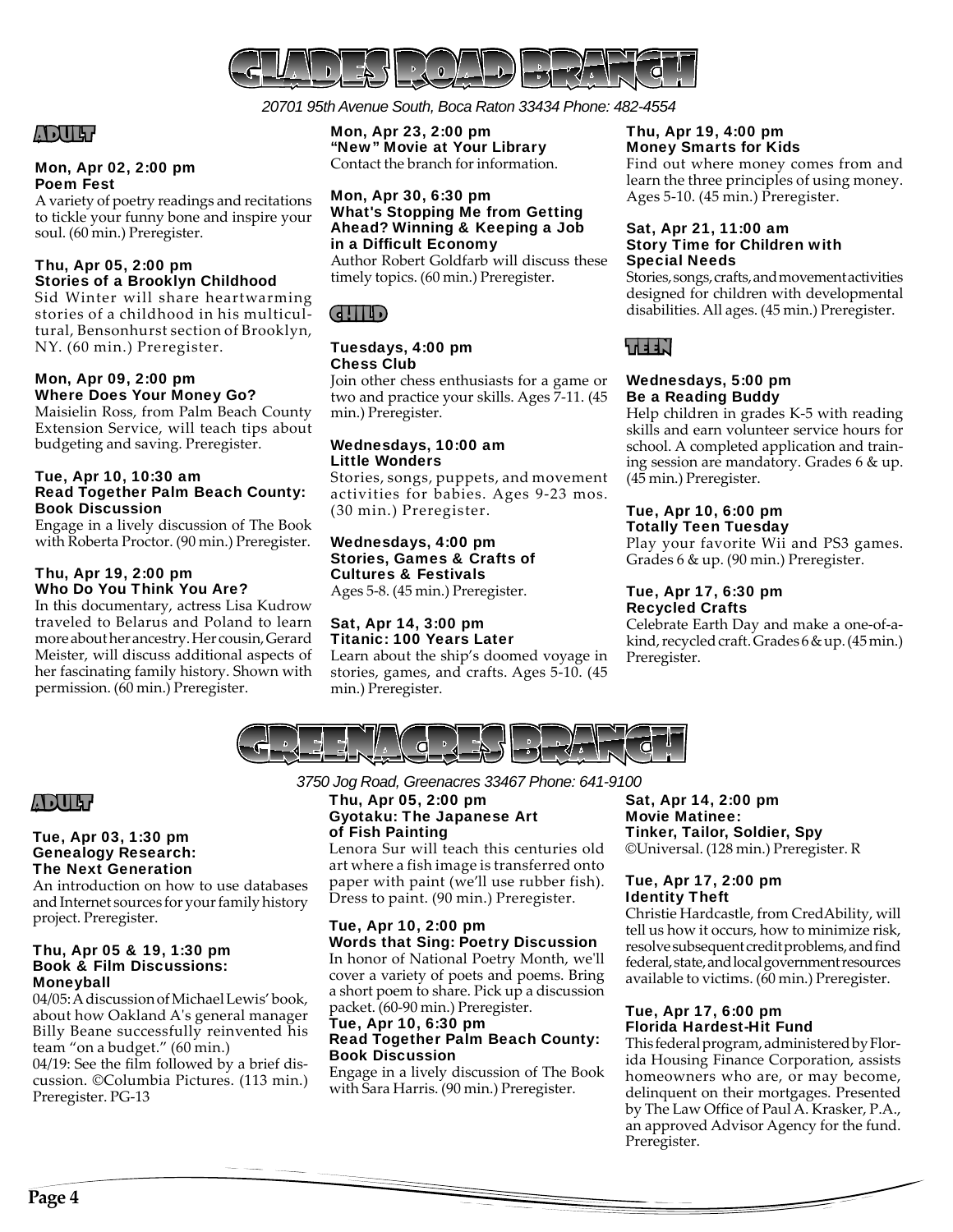## Tue, Apr 24, 2:00 pm Financial Planning

Barry Rabinowitz, from Gold Coast Financial Planning Association, will answer your financial planning questions. Preregister.

## Thu, Apr 26, 2:00 pm Estate Planning: Who Gets Grandma's Yellow Pie Plate?

Maisielin Ross, from Palm Beach County Extension Service, will discuss six key factors important for the successful transfer of non-titled property. (60 min.) Preregister.

#### Sat, Apr 28, 2:00 pm Movie Matinee: Like Crazy

© Universal. (90 min) Preregister. PG-13



## Wednesdays, 3:30 pm ASAP: After School Activity Programs

Ages 6-11. (60 min.) Preregister. 04/04: Happy School Librarian Day! Celebrate your school librarian with fun, treats, and a make-n-take craft for surprise delivery the next day at school.

04/11: Poetry Palooza! Celebrate National Poetry Month and play with poetry with paint, puppets, and performance.

04/18: Money Smarts for Kids. Find out where money comes from and learn the three principles of using money.

04/25: Cityscape Skyscraper Fun. Bean Town, Mile High, Big Apple, the Windy City — find out the true city names and build your own skyscraper.



## Sat, Apr 07, 11:00 am

Here a Chick, There a Chick ... We'll sing songs, count eggs, listen to stories, and make a cute craft. Ages 3-5. (45 min.) Preregister.

## Sat, Apr 07, 2:30 pm Family Egg-stravaganza!

Create "eggs-traordinary" spring crafts. Ages 3 & up. (60 min.) Preregister.

## Sat, Apr 14, 11:00 am Laugh at the Library

Laugh and giggle with jokes, movie clips, music, and crafts. Ages 7-10. (45 min.) Preregister.

#### Thu, Apr 19, 3:30 pm Cool Web Sites for Kids

It's Internet Safety Awareness Week! Check out kid (and parent) friendly sites and get

important safety information. Ages 5 & up. Preregister.

## Fri, Apr 20, 11:30 am **Wigglecise**

Listen to music as we wiggle, jump, hop, and do a yoga stretch or two, plus improve motor skills, rhythm, and coordination using beanbags, balls, instruments, and more. Ages 2-4. (45 min.) Preregister.

## TEEN

## Sat, Apr 21, 2:30 pm Wii Gaming

Bring your friends to play Nintendo Wii and get a little crafty. Ages 12-17. (90 min.) Preregister.



## *14350 Hagen Ranch Road, Delray Beach 33446 Phone: 894-7500*

Tickets for adult programs (limit of one or two per person) available at the Information Desk starting on the dates listed in the program descriptions.

## ADULT

#### Mon, Apr 02, 4:00 pm Storytelling: I'll Tell You Mine, If You'll Tell Me Yours ...

Let's have fun sharing our stories with storyteller Glad McLeod. (60 min.)

## Tuesdays, 2:30 pm Poetry Workshop

Award-winning poet Stacie Kiner critiques and discusses some of the world's finest contemporary and classic poetry. (90 min.)

#### Tuesdays, 3:00 pm Spanish in Practice: Intermediate

Practice speaking Spanish in conversations about food, travel, news, and more. An intermediate knowledge of Spanish required. (90 min.) Preregister.

## Tue, Apr 03, 7:00 pm Sherlock Holmes Mystery Club

Join Holmes expert Howard Schoen to watch video clips, listen to audiotapes, and discuss the renowned literary detective. (75 min.)

## Tue, Apr 03, 7:00 pm Blood Pressure Screening & AED Training

Palm Beach County Fire Rescue paramedics and EMTs will do free blood pressure checks and five-minute demos on how to use an automated external defibrillator. (90 min.)

## Wed, Apr 04 & 18, 10:30 am Knit & Crochet with Project Linus

Knit and crochet with expert "blanketeers" from Project Linus. The crafts you make go to children in need. Limited supplies; bring needles and yarn if you have them. (90 min.)

#### Wed, Apr 04 & 18, 2:00 pm Current Events Discussion Group

Participate in a lively discussion of current issues and topics. (90 min.)

## Thu, Apr 05 & 19, 10:00 am Writers' Workshop

Bring your fiction to share and offer and accept constructive criticism in a supportive atmosphere with author Bob Davis. Limit of 12. (2 hr.) Preregister.

## Thu, Apr 05, 2:00 pm Meditation for Stress Management

Jim Bandler will teach you how to meditate, replace negative thoughts with positive ones, and more. (60 min.)

## Wed, Apr 11, 2:00 pm Celebrate National Library Week: Behind the Scenes at Saturday Night Live & NBC

Emmy Award-winning cameraman Jan Kasoff will share stories and memorabilia from when he worked at "Saturday Night Live." Register online at www.pbclibrary. org/nlw beginning Tue, Mar 20, at 9:00 am. (2 hr.)

## Thu, Apr 12 or Fri, Apr 20, 2:00 pm Read Together Palm Beach County: Book Discussion

Engage in a lively discussion of The Book. (90 min.) Preregister.

04/12: With leader Barbara Harnick. 04/20: With leader Roberta Proctor.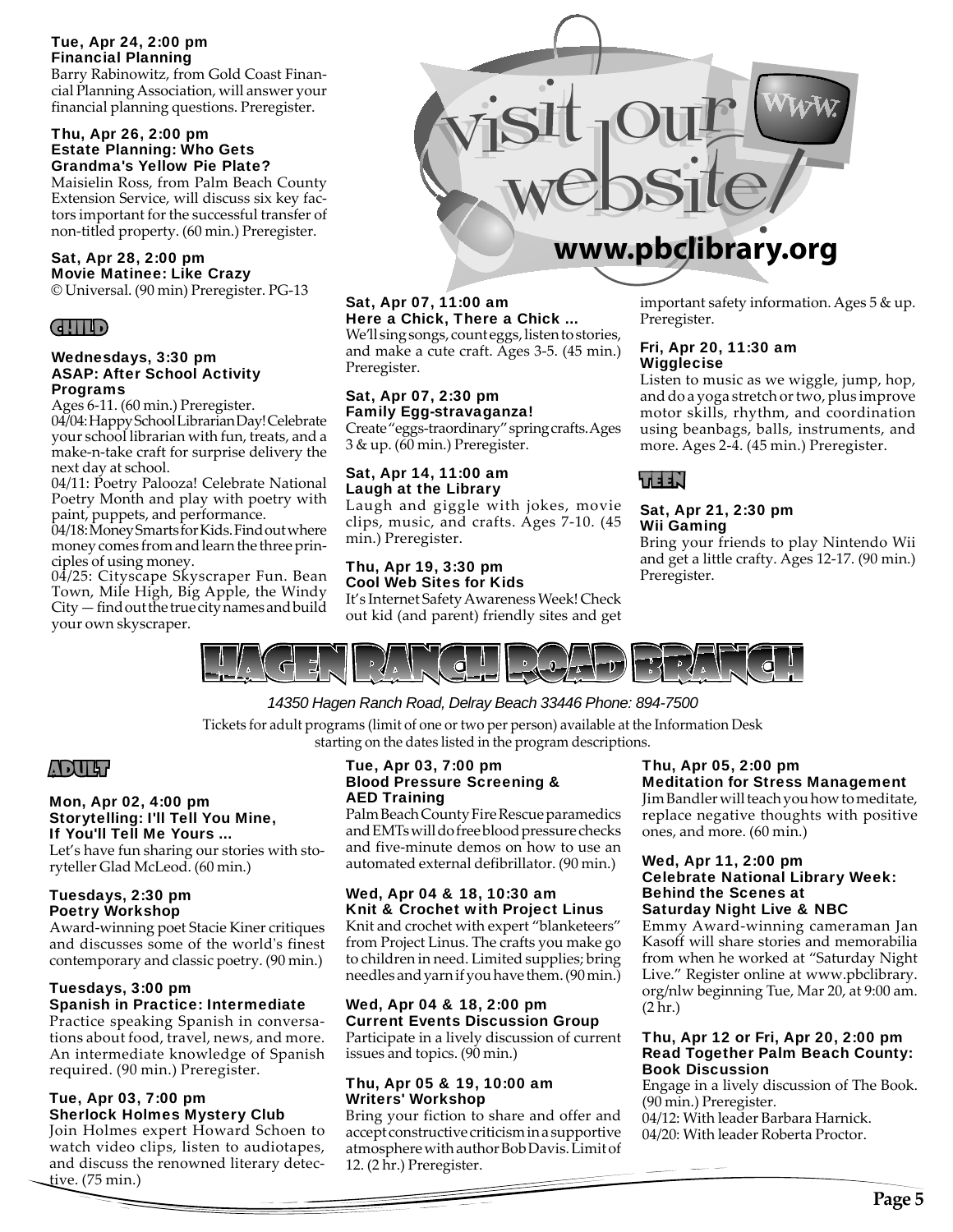## Sat, Apr 14, 5:30 pm Writers LIVE! Presents: Wine & Words with Jeff Lindsay

Enjoy a cocktail with the author of the "Dexter" novels, the inspiration for the hit TV show "Dexter." A fundraiser for the Friends of the Library. \$30 Registration from Apr 1-14. To register, visit www.pbclibrary. org/writerslive.

#### Mon, Apr 16, 2:00 pm Medical Mondays: Peripheral Artery Disease

Cardiologist Waqar Khan will discuss PAD and answer questions. Sponsored by Delray Medical Center. (60 min.) Preregister.

## Martes, 17 de Abril, 6:30 pm Club de Lectura en Español: Señor Presidente (Book Discussion in Spanish)

Adam Davis conduce una discusión sobre "Señor Presidente" de Miguel Ángel Asturias. Las copias están disponibles en el Mostrador de Circulación.

## Thu, Apr 19, 2:00 pm Wii Fun for Adults: Game Show Edition

Try your luck playing video games based on popular TV game shows. Beginners welcome. (60 min.) Preregister.

## Mon, Apr 23, 2:00 pm Book/Film Discussion: Everything is Illuminated

Join Stacie Kiner for a book/film discussion of "Everything is Illuminated," by Jonathan Safran Foer. ©Warner Home Video. (3 hr.)

## Wed, Apr 25, 2:00 pm Hurricane Harmonizers

This local, male chorus performs songs from barbershop to the Beach Boys. Tickets available starting Apr 16. (60 min.)

## Thu, Apr 26, 2:00 pm Financial Planning Starts Here

Our Business Librarian will show you how library databases can help you with financial planning. Learn how to access in-depth financial information, company profiles and histories, investment reports, and more. (60 min.) Preregister.

## Mon, Apr 30, 2:00 pm Another Opening — Another Show

George Feirstein will show clips and discuss the works of Lerner and Loewe and Rodgers and Hammerstein. Tickets available starting Apr 23. (2 hr.)

## CHILD

## Tue, Apr 03, 10 & 24, 4:00 pm Crafty Kids Club

Love crafts? Have some hands-on fun! Ages 8-11. (45 min.) Preregister.

## Thursdays, 3:30 pm Chess Club

Learn game basics or sharpen your skills. Ages 8-12. (60 min.)

## Tue, Apr 17, 4:00 pm Money Smarts for Kids

Find out where money comes from and learn the three principles of using money. Ages 8-12. (45 min.) Preregister.

## Sat, Apr 21, 2:00 pm Be Kind to Our Earth Day

Hear "How to Help the Earth by the Lorax" and make an earth-friendly craft out of recycled milk jugs. Ages 4 & up. (45 min.) Preregister.

## Mon, Apr 30, 6:00 pm Día de los Niños, Día de los Libros (Children's Day, Book Day)

Celebrate this national day of literacy by joining the trio known as "Biblioburro," Luis and his two donkeys, as they travel through Colombia sharing their love of books, including bilingual stories, songs, a short movie, in spanish, and a craft. Ages 3-6. (45 min.) Preregister.



## Tue, Apr 03, 6:30 pm Slime & Snails!

Make ooey-gooey slime and learn fun facts about apple snails. Grades 6-12. Limit of 20. (60 min.) Preregister.

## Tue, Apr 10, 6:30 pm Titanic Jeopardy

Review Titanic trivia and test your knowledge in our Titanic Jeopardy game. Make a Titanic Timeline and learn about the year 1912. Grades 6-12. Limit of 20. (60 min.) Preregister.

## Tue, Apr 17, 6:30 pm One World: Earth Day!

Be earth-friendly and design a junk mail, papier-mâché bowl. Green snacks, prizes, and more! Grades 6-12. Limit of 20. (60 min.) Preregister.

## Tue, Apr 24, 6:30 pm Hummingbirds Galore!

Test your knowledge about the smallest bird on earth and create your own hummingbird garden. Grades 6-12. Limit of 20. (60 min.) Preregister.

*The Friends of the Palm Beach County Library System Present:*



**Join the Friends of the Palm Beach County Library System, Inc., at any Writers LIVE! event and receive a free Writers LIVE! tote bag\*\*.** All contributions and dues are tax**deductible. eductible.** *\*\*While supplies last. \*While* 

WINE AND WORDS WITH



Sat, Apr 14, 5:30 pm, Hagen Ranch Road Branch - Enjoy a cocktail with this New York Times best-selling author as he talks about his latest book "Double Dexter: Sixth in the Series," the inspiration for the hit Showtime TV show "Dexter."

http://www.randomhouse.com/doubleday/dexter/

*All proceeds from the event will go toward programs sponsored by the Friends of the Library.*

\$25 for Early Bird Registration\* through Mar 30. \$30 for Registration\* from Apr 1 to Apr 14.

Make checks payable to The Friends of the Palm Beach County Library System and mail to: **Community Relations 3650 Summit Blvd., West Palm Beach, FL 33406** or drop off at any Palm Beach County Library System location.

For more information visit www.pbclibrary.org/writerslive.

\*Non-refundable, charitable donation.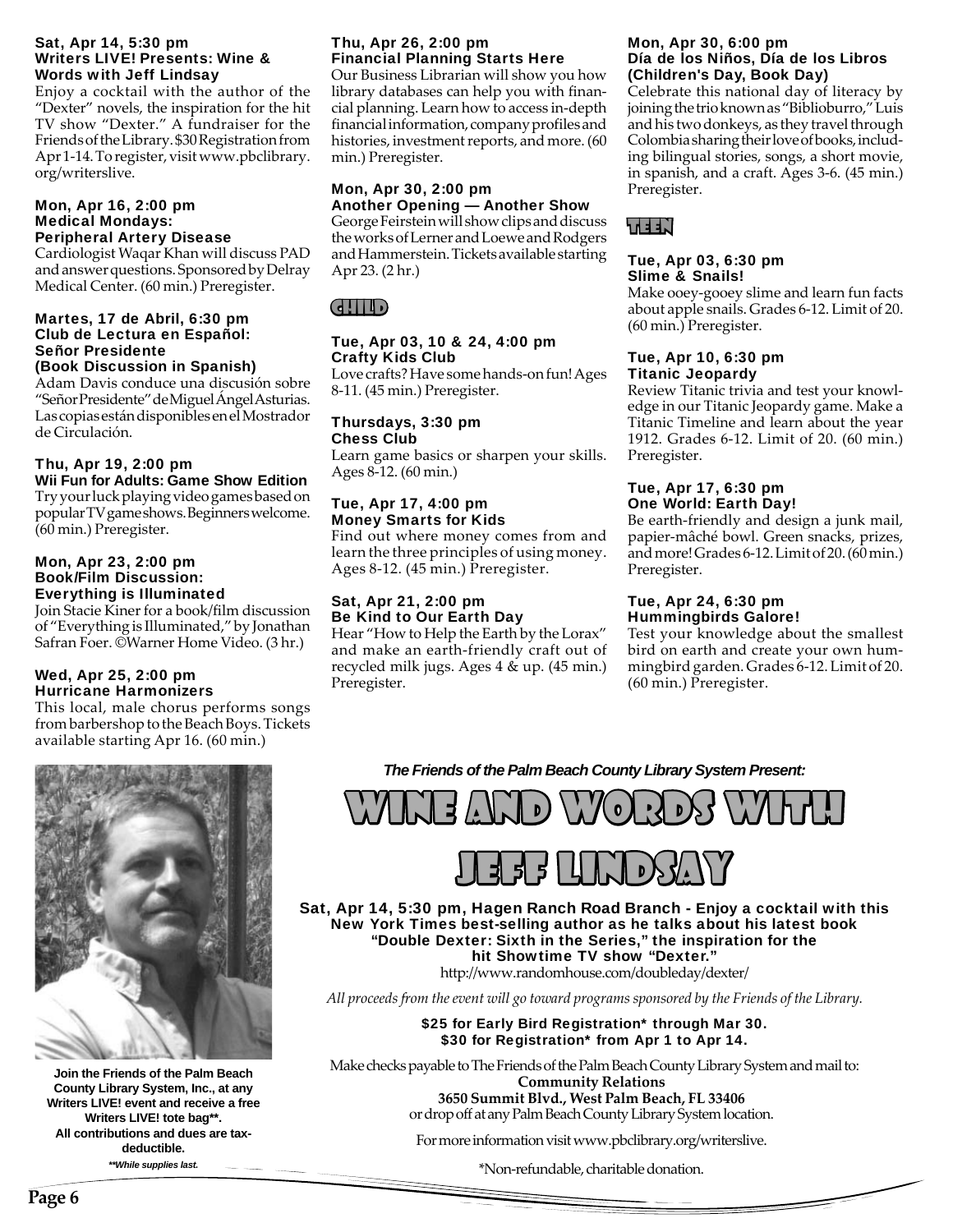

## ADULT

## Tue, Apr 03 & 10, 2:00 pm Tuesday Movie Matinee

04/03: "Body and Soul." ©MGM/UA. (104 min.) Not rated. 04/10: "Body Heat." ©The Ladd Company. (118 min.) R

## Tue, Apr 10, 6:30 pm Trivia Game Night

Teams of two to six players will answer general trivia questions and compete for prizes. (90 min.) Preregister.

## Wed, Apr 11, 2:00 pm Closing Your Florida Home

Audrey Norman, from Palm Beach County Extension Service, will discuss what to do, and what not to do, inside and out, to keep your home mold and mildew free. (2 hr.) Preregister.

## Thu, Apr 12, 2:00 pm Smart Money Month: The Road to Financial Health

Joseph Moyel, from CredAbility, will discuss setting financial goals, creating a spending plan, tracking expenses, and developing healthy financial habits. (60 min.) Preregister.

*705 Military Trail, Jupiter 33458 Phone: 744-2301*

## Tue, Apr 17, 6:30 pm

Scrabble Game Night A fun night of Scrabble for players of all levels. (90 min.) Preregister.

## Wed, Apr 18, 2:00 pm Getting Started with Family History Research

Pamela J. Cooper, from the Florida State Genealogical Society, will talk about researching census, court, church, and cemetery records and analyzing these sources. (60 min.) Preregister.

## Wed, Apr 18, 6:30 pm Games for Actors & Non-actors

Actor and comedian Todd Vittum will lead participants in games to help you think on your feet, introduce you to one or two acting techniques, and more. (60 min.) Preregister.

## Fri, Apr 20, 1:30 pm Read Together Palm Beach County: Book Discussion

Engage in a lively discussion of The Book with Dr. Sallie Brown. (90 min.) Preregister.

#### Tue, Apr 24, 6:30 pm Knit 1 — Purl 1

Shirley Kent will help beginners with simple knitting projects and those with projects in progress can share or get help. Pick up a materials list. (90 min.) Preregister.

## Thu, Apr 26, 2:00 pm Let's Grow Orchids!

Arlene Ross, from the Jupiter-Tequesta Orchid Society, will discuss the joys and challenges of growing orchids, including topics such as light and growing inside versus outside. (60 min.) Preregister.

## CHILD

## Thu, Apr 12, 4:00 pm Mother Earth

We're celebrating Earth Day, so come get crafty for Mother Earth. Ages 6-10. (45 min.) Preregister.

## Wed, Apr 18, 4:00 pm Cyberspace Unplugged

Enter our computer lab and we'll show you cool places to go online. We'll have games, contests, prizes, and a snack. Ages 9-14. (60 min.) Preregister.

## Thu, Apr 26, 4:00 pm Totally Tweens

Bring a friend for Internet time, create an art project, and play Wii games and popular board games. Ages 8-12. (45-60 min.) Preregister.



## *4020 Lantana Road, Lake Worth 33462 Phone: 304-4500*

GED preparation, and student loan defaults. For high school seniors and adults. (2 hr.) Preregister.

#### Tue, Apr 17, 3:30 pm Based on the Book — Book Discussion: Pride and Prejudice

Join us for a discussion of Jane Austen's classic romance. See the film adaption "Bride and Prejudice" on Apr 24, followed by a brief discussion. (60 min.) Preregister.

## Thu, Apr 19, 1:00 pm Grandparents Raising Grandchildren: Part I

Sue Bartolomeo, from Palm Beach County Extension Service, will discuss legal issues, discipline and behavioral guidelines, stress management, and more. (2 hr.) Preregister.

## Tue, Apr 24, 2:00 pm Based on the Book - Film Discussion: Bride and Prejudice

You've read the book, now watch the Bollywood adaptation of Jane Austen's classic and join in a brief discussion. ©Mirimax Films. (111 min.) Preregister. PG-13

#### Martes, 24 de Abril, 6:30 pm Club de Lectura en Español: El Mejor Lugar del Mundo es Aquí Mismo de Francesc Miralles (Spanish Book Club)

Únase a nosotros para una discusión sobre el libro El Mejor Lugar del Mundo as Aquí Mismo de Francesc Miralles. Las copias están disponibles en el Mostrador de Circulación. (90 min.) Se requiere registrarse.

## Wed, Apr 25, 2:00 pm Celebrate Smart Money Week: How Do I Get Out of Debt

Speakers from CredAbility will discuss how to prevent spending your future, handling credit cards, and building a workable plan to pay off debts. (60 min.) Preregister.

## Miércoles, 25 de Abril, 7:00 pm Wed, Apr 25, 7:00 pm Una Noche de Poesia en Español e Inglés (A Night of Poetry in Spanish & English)

Por favor, únase a nosotros para leer poemas de poetas españoles en Español o en Inglés,

## ADULT

## Mon, Apr 02, 6:30 pm Kick It Up a Notch Writers' Workshop: Session 7 — Van Gogh's Ear for Music (Subtlety)

For novice and experienced writers interested in skills improvement and constructive critiques. Bring a pen and pad, something you've written, and an open mind. Led by Buck Buchanan. (2 hr.)

## Wed, Apr 11, 2:00 pm Read Together Palm Beach County: Book Discussion

Engage in a lively discussion of The Book with Nora Natke. (90 min.) Preregister.

## Thu, Apr 12, 2:00 pm TRIO Educational Opportunity Centers: The Road to Opportunity Starts Here!

Interested in attending college but don't know where to begin? Tanya Bostic, from Palm Beach State College, will explain how TRIO's free services can help you with all aspects of college selection, admissions, financial aid,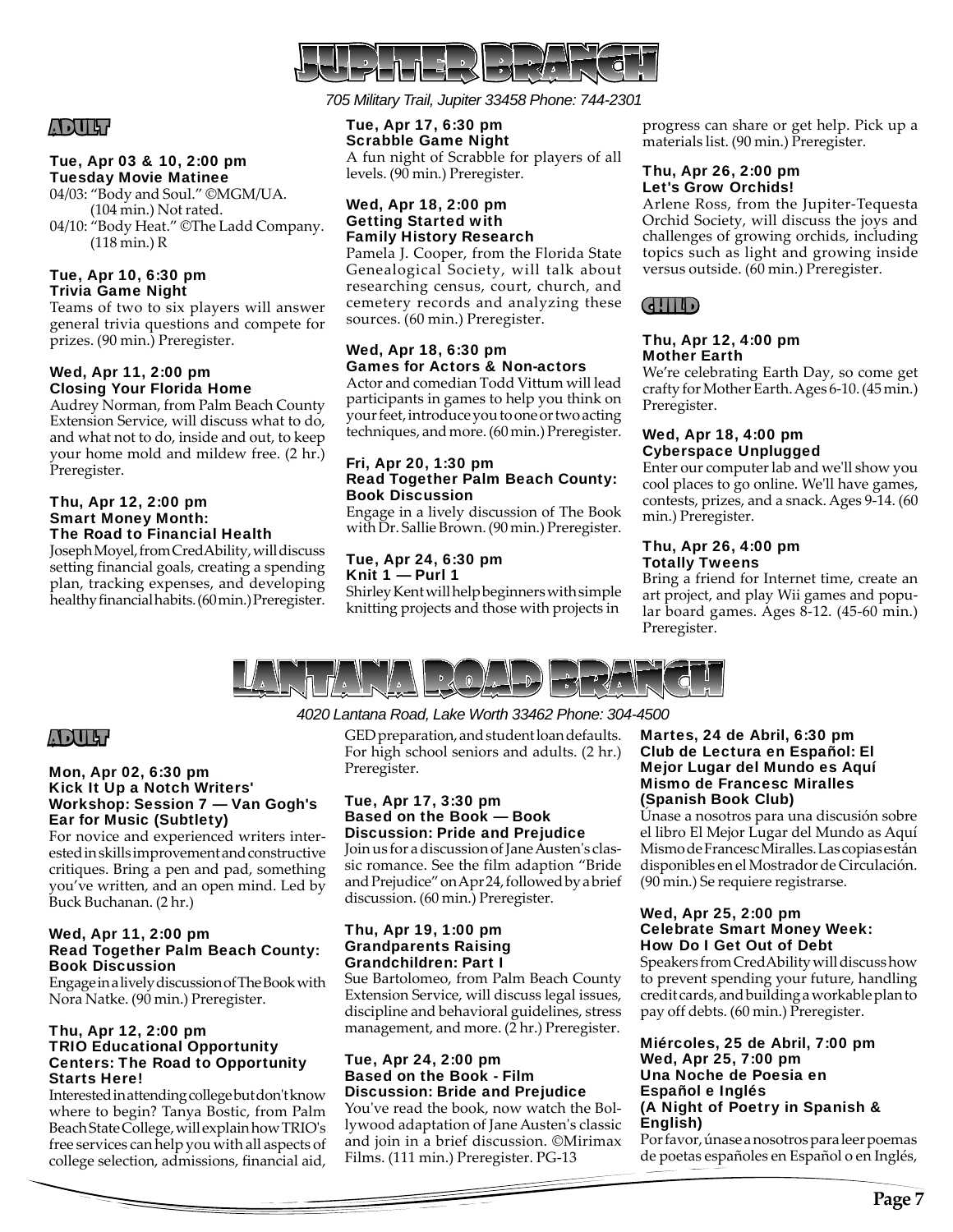mientras que Caridad Moro toca la guitarra y canta. Traiga sus poemas favoritos, para celebrar el Mes Nacional de la Poesía. Habrá refrigerios. (90 min.) Se requiere registrarse. Celebrate National Poetry Month as we read works of Spanish poets in either Spanish or English, and Caridad Moro plays guitar and sings. Bring your favorite poems to share. Light refreshments. (90 min.) Preregister.

## CHILD

## Saturdays, 10:30 am Saturday Morning Movies

All ages; adults must come with a child. Preregister.

- 04/07: "Balto II: Wolf Quest." ©Universal Cartoon Studios. (90 min.) G
- 04/14: "Balto III: Wings of Change." ©Universal Pictures. (76 min.) G.
- 04/21: "The Princess Diaries." ©Walt Disney Pictures. (115 min.) G
- 04/28: "The Princess Diaries 2: A Royal Engagement." ©Walt Disney Pictures. (115 min.) G

## Tue, Apr 10, 3:30 pm Snails Are Cool!

We'll study snail shells, learn about the snails that live in them, and make a snail craft. Dress to get messy. Ages 7-10. (90 min.) Preregister.

## Wed, Apr 11, 10:00 am Sign Language Story Time: Apple of My Eye

Enjoy signs, stories, songs, and an apple tree craft. Ages 2-3. (45 min.) Preregister.

## Tue, Apr 17, 3:30 pm April Showers

Hear an array of rainy day stories and create a cute craft. Ages 4-7. (45 min.) Preregister.

## Fri, Apr 20, 3:30 pm Router's Birthday Surprise

A learning adventure film that helps children identify and defeat online and offline risks. Ages 5-10. (45 min.) Preregister.

## Tue, Apr 24, 3:30 pm What's a Dragonfly?

We'll learn all about them as we read a story, study real dragonflies, and create a craft. Ages 6-8. (60 min.) Preregister.

## TEEN

#### Tue, Apr 10, 3:30 pm Teen Wii Sports Resort

Play Wii Sports Resort in the Story Time room. Ages 13-17. (60 min.) Preregister.

## Wed, Apr 18, 3:30 pm Manga/Graphic Novel Book Discussion

Talk about your favorite Manga series or graphic novel and give suggestions for new series that the library doesn't own. Ages 13-17. (45-60 min.) Preregister.



*525 Bacom Point Road, Pahokee 33476 Phone: 924-5928*

## CHILD

Miércoles, 04, 11 y 25 de Abril, 5:30 pm Cuentos en Español (Stories in Spanish) Cuentos en español para toda la familia.

## Thu, Apr 05, 12 & 19, 10:00 am Story Time

Stories, songs, and fingerplays for children. Ages 2-8. Preregister.

Sat, Apr 14 & 21, 10:30 am Story Time

Stories, songs, and fingerplays for children.

#### Sat, Apr 21, 10:45 am Story Time

Stories for children. Ages 3-10. Preregister.

## Thu, Apr 26, 10:30 am Story Time

Stories, songs, and fingerplays for children. Ages 2-8. Preregister.



# **Follow us on**

## **www.twitter.com/pbclibrary**

*3650 Summit Boulevard, West Palm Beach 33406 Phone: 233-2600*

## ADULT

## Tue, Apr 03, 2:00 pm Money Smart Month: CredAbility's — The Road to Financial Health

Topics include setting financial goals, creating a spending plan, tracking expenses, and developing healthy financial habits. Preregister.

#### Wed, Apr 11, 2:30 pm Read Together Palm Beach County: Book Discussion

Engage in a lively discussion of The Book with Dr. Carole Policy. (90 min.) Preregister.

## Thu, Apr 12, 2:00 pm How to Conduct and Grow Your Business with the USPS

Learn how using the United States Postal Service and Direct Mail can energize your business by generating new customers. Preregister.

## Sat, Apr 14, 2:00 pm Celebrate National Library Week: Behind the Scenes at Saturday Night Live & NBC

Emmy Award-winning cameraman Jan Kasoff will share stories and memorabilia from when he worked at "Saturday Night Live." Register online at www.pbclibrary. org/nlw beginning Tue, Mar 20, at 9:00 am. (2 hr.)

## Fri, Apr 20, 2:00 pm Movies at Main: Moneyball ©Columbia Pictures. (113 min.) PG-13

## Sabado, 21 de Abril, 2:00 pm Celebrando el Mes de Poesía (Celebrating Poetry Month in Spanish)

El Alma Hispana y la Biblioteca Principal presentan una celebración de poesía, con la participación de la comunidad en poesía escrita y declamación. (90 min.) Se requiere registrarse.

Ages 3-9. Preregister.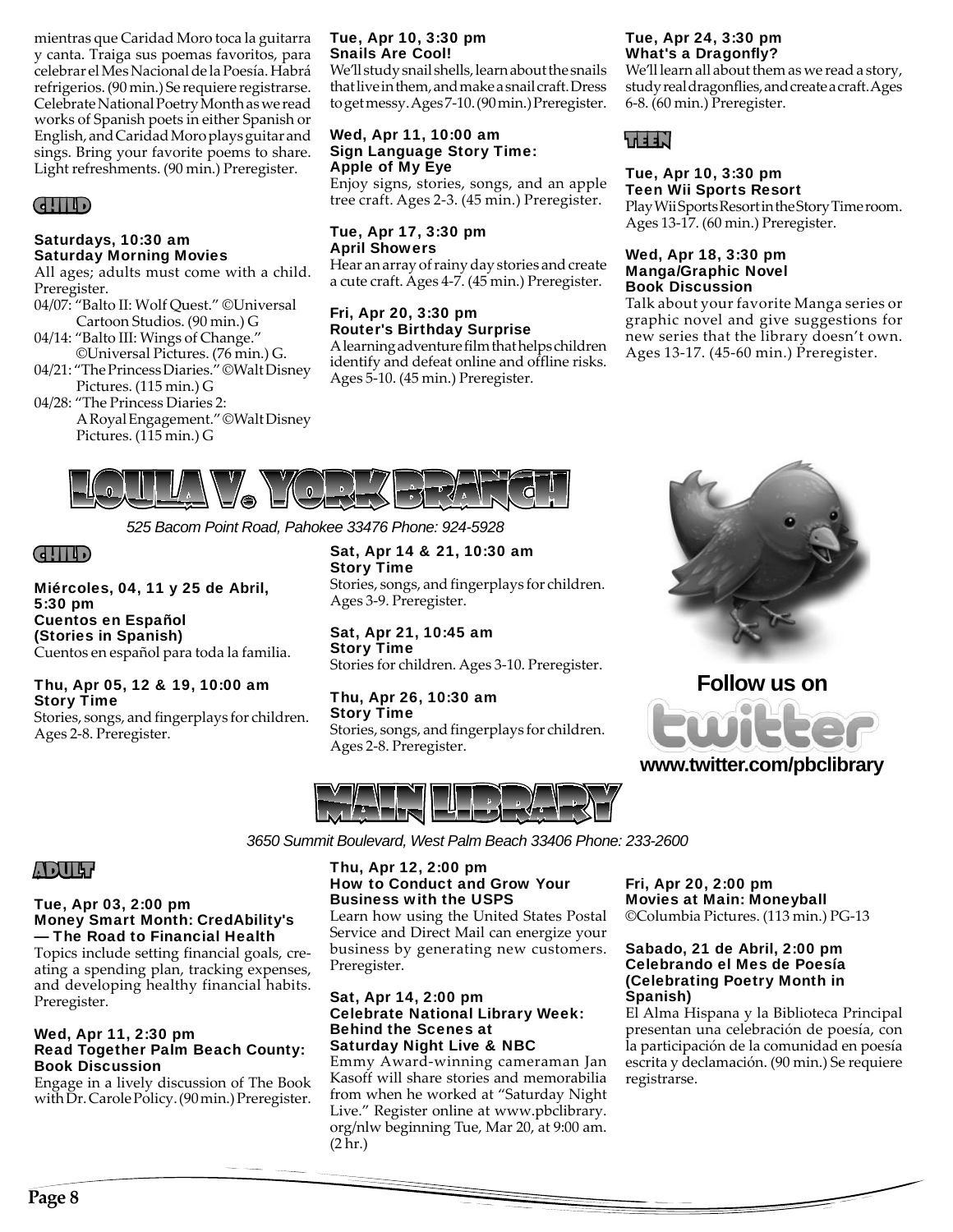#### Wed, Apr 25, 2:30 pm Learn How to Job Campaign Using the Internet

Our Business Librarian will show you how to create a high-impact, customized Job Campaign on the Internet. Learn how to find websites and use databases to help you in your job search. Preregister.

## CHILD

## Wednesdays, 1:00 pm Alphabet Adventures

We'll highlight a new letter from the alphabet each week in books, music, and a craft. Ages 1-5. (30 min.) Preregister. 04/04: M 04/18: O 04/11: N 04/25: P

## Fri, Apr 06, 4:00 pm Tween Time:

## Totally Irresponsible Science

Bring out your inner myth-buster and do experiments that will totally blow your mind from "The Book of Totally Irresponsible Science," by Sean Connolly. Ages 9-12. (60 min.) Preregister.

## Sat, Apr 07, 2:00 pm Drawing: Cartoons

We'll use great drawing books and explore simple techniques used to create cartoons. All ages. (45 min.) Preregister.

## Thu, Apr 12, 6:00 pm Family Field Trip to the Library

A special tour to find out all the cool things your library has to offer. All ages. (45 min.) Preregister.

## Mon, Apr 16, 3:30 pm Spring Cleaning!

Listen to stories about cleaning and make a fun craft. Ages 3-5. (45 min.) Preregister.

## Tue, Apr 17, 12:00 pm Book Cooks

We'll have special stories about cookies and then you can make a food-related craft. Ages 3-5. (45 min.) Preregister.

## Wed, Apr 18, 3:30 pm Internet Safety Awareness Week: Router's Birthday Surprise

Watch "Router's Birthday Surprise" to learn about Internet safety, play games, and make crafts. Snacks! Ages 9 & under. (60 min.) Preregister.

## Thu, Apr 19, 3:30 pm Art with Mr. Ernie

What will we do today, drawing, painting, or maybe sculpture? All ages. (45 min.) Preregister.

## Mon, Apr 23, 3:30 pm Keep America Beautiful Month!

Check out "green" craft books and stay to make a recycled craft. Ages 5-10. (30 min.) Preregister.

## Thu, Apr 26, 3:30 pm Imagination Day

Take time to use your imagination today and join us for stories, songs, and a craft. Ages 3-5. (45 min.) Preregister.

## Sat, Apr 28, 2:00 pm Child Movie Matinee: Legend of the Guardians-Owls Of Ga'hoole

©Warner Bros. (97 min.) PG

## Sun, Apr 29, 2:00 pm Children's Day/Book Day

A joyous celebration of the power of books and reading including music, crafts, dance, poetry, games, and yes, books read in English, Creole, and Spanish. All ages. (2 hr.) Preregister.

## TEEN

## Tuesdays, 6:30 pm Totally Teen Tuesdays

Ages 11-17. Preregister. 04/03: Egg Day. Try your luck at finding eggs

hidden in the library. Then decorate some just in time for spring, and listen to Jerry Spinelli's "Eggs." (45 min.)

04/10: Scavenger Hunt. Celebrate National Library week by joining our scavenger hunt. Get refreshments and awards at the finish line. (30 min.)

04/17: Sweet Decorating. Learn about cake decorating and show off your skills decorating cookies. (45 min.)

04/24: T.A.B. Join our monthly Teen Advisory Board, and help us plan programs you want to see at your library. Games and snacks provided. Bring a friend and get a special treat! (60 min.)



*5689 Okeechobee Boulevard, West Palm Beach 33417 Phone: 233-1880*

## ADULT

## Mondays, 6:00 pm English Exchange

Free informal conversation sessions. Basic English skills required. Seating is limited. Call 561-649-5473 to preregister. (2 hr.)

## Tuesdays, 3:00 pm Great American Best-sellers: Books that Shaped America

Professor Peter Conn, Ph.D., leads a 24-lecture DVD tour of main works that have captured the attention of readers and shaped American culture. Thanks to The Great Courses® for permission to show this series. (60 min.) Not rated.

## Thu, 1:00-4:00 pm Fri, 10:00 am-1:00 pm AARP — IRS Tax Help

Volunteers will provide individualized tax assistance. You must bring current tax documents and last year's completed tax return. First-come, first-served.

## Mon, Apr 09, 10:00 am-8:00 pm Blood Drive

All donors will receive a free mini physical, iron and cholesterol screenings, plus great giveaways. Valid ID required.

## Tue, Apr 17, 5:30 pm Writers' Critique Workshop

Offer and accept constructive criticism and comments to improve your fiction, nonfiction, and poetry in a supportive atmosphere led by library staff. (2 hr.) Preregister.

## Wed, Apr 18, 2:30 pm or Wed, Apr 25, 6:00 pm Read Together Palm Beach County: Book Discussion

Engage in a lively discussion of The Book. (90 min.) Preregister. 04/18: Led by Dr. Carole Policy. 04/25: Led by staff members.

## Wed, Apr 25, 2:00 pm Money Smart Week: Living on 70 Cents

CredAbility will instruct you on how to build a spending plan that includes margin, savings, and investments, and how to make better buying decisions. (60 min.) Preregister.

## CHILD

#### Mon, Apr 02, 6:30 pm Family Origami

Family and friends will create simple Origami models from pretty paper. Ages 7 & up. (45 min.) Preregister.

## Mon, Apr 09, 3:30 pm We Love Our Library!

April 8-14 is National Library Week! Celebrate with a story time featuring "library" books and activities. Ages 5 & up. (45 min.) Preregister.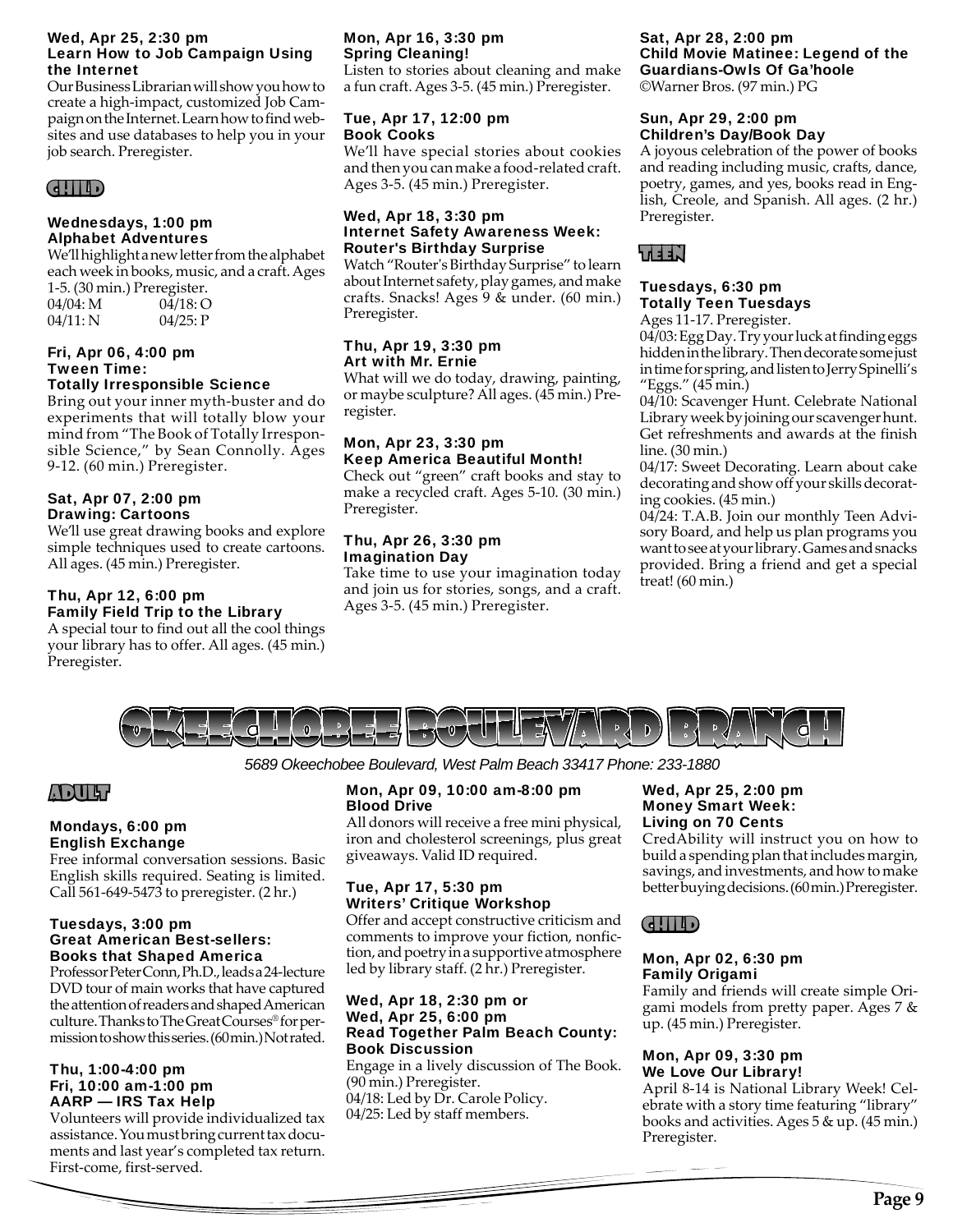

*500 Civic Center Way, Royal Palm Beach 33411 Phone: 790-6030*

## ADULT

## Thu, April 5 & 19, 2:00 pm Introduction to Knitting

Discover the joys of knitting with Karen Malizia. For all skill levels. Pick up a materials list. (2 hr.) Preregister.

## Thu, Apr 12, 2:30 pm All Hands On Craft

Celebrate National Library Week! Make and take a whimsical book sculpture. Materials provided. (60 min.) Preregister.

## Wed, Apr 18, 2:30 pm Game On: Wii for Adults

Give Wii a try, play sports and game showstyle games on our big screen. Beginners welcome. Preregister.

## Sat, Apr 21, 9:00 am Writing Series: Writing the Novel

Learn how to turn your story idea into a novel and different techniques for planning and drafting. For beginning and intermediate writers. (75 min.) Preregister.

## Mon, Apr 23, 6:30 pm World Book Night

An annual celebration designed to spread a love of reading and books among adults.

## Tue, Apr 24, 2:00 pm Read Together Palm Beach County: Book Discussion

Engage in a lively discussion of The Book with Barbara Harnick. (60 min.) Preregister.

## Thu, Apr 26, 2:00 pm

Thursday Movie Matinee: Moneyball ©Columbia Pictures. (133 min.) Preregister. PG-13

## Sat, Apr 28, 10:30 am Royal Palm Readers

Staff will lead this lively and informal discussion of "Room," by Emma Donoghue. Sign up and check out the book.

## CHILD

## Tuesdays, 5:00 pm Crochet Club

Learn basic skills and socialize while you work on projects. Ages 8-12. Space is limited. (45 min.) Preregister.

## Thu, Apr 12, 3:30 pm Kings & Queens Story Time

Celebrate the birthday of Hans Christian Andersen with fairy tales, songs, and a simple craft. Ages 3-6. (45 min.) Preregister.

## Thu, Apr 19, 2:30 pm Internet Safety Hour

Learn about Internet safety and put an entry in our random prize drawing. All ages. (60 min.)

## Fri, Apr 20, 4:30 pm GO Club

A local member of the American GO Foundation will teach you how to play this ancient Asian strategy game. Ages 8-17. Adults with young family members are welcome to play. (60 min.) Preregister.

## Thu, Apr 26, 3:30 pm P, Q, R Story Time

In our alphabet story time series we'll listen to stories, sing songs, and make a simple craft. (For those who can't attend morning sessions.) Ages 4-6. (45 min.) Preregister.

## Fri, Apr 27, 3:30 pm FCAT Party

Unwind from the stress of FCAT tests with Wii gaming. Ages 7-11. (60 min.) Preregister.

## Lunes, 30 de Abril, 3:30 pm Mon, Apr 30, 3:30 pm Dia de los Niños, Dia de los Libros (Day of the Child, Day of the Book)

Celebra la niñez y el amor a los libros con historias, música y una manualidad. Debe registrarse con anticipación. Edades 3-6. (45 min.) Se requiere registrarse. Celebrate books, children, and bilingual literacy with stories, music, and a craft. Ages 3-6. (45 min.) Preregister.



#### Sat, Apr 14, 3:00 pm Wii Gaming: Sonic & Sega All-Stars Racing

Play Wii games, check out graphic novels and our Manga display, and enjoy snacks. Ages 10-15. (60 min.) Preregister.

## Sat, Apr 28, 2:30 pm Teen Advisory Posse

Find out what's coming and share your ideas for future teen programs. Snacks provided. Ages 12-17. (20 min.) Preregister.

## Sat, Apr 28, 3:00 pm Anime Club

Watch Anime, eat Pocky, and check out our newest Manga titles. Snacks provided. Ages 12-17. (45 min.) Preregister.

# Learn a new language online!

- Over 80 Languages.
- . Web-based Flash Card System. or office computer.
- · Personal Progress Tracking.
- . Pronunciation Analysis.
- . Remote access from your home
- 
- · Language & Cultural Resources. . Plus Much More!

Visit any of our branches to register for a Byki account. Then use Byki from any computer.

Byki Online: Library Edition can be run on PC or Mac!

# www.pbclibrary.org/databases

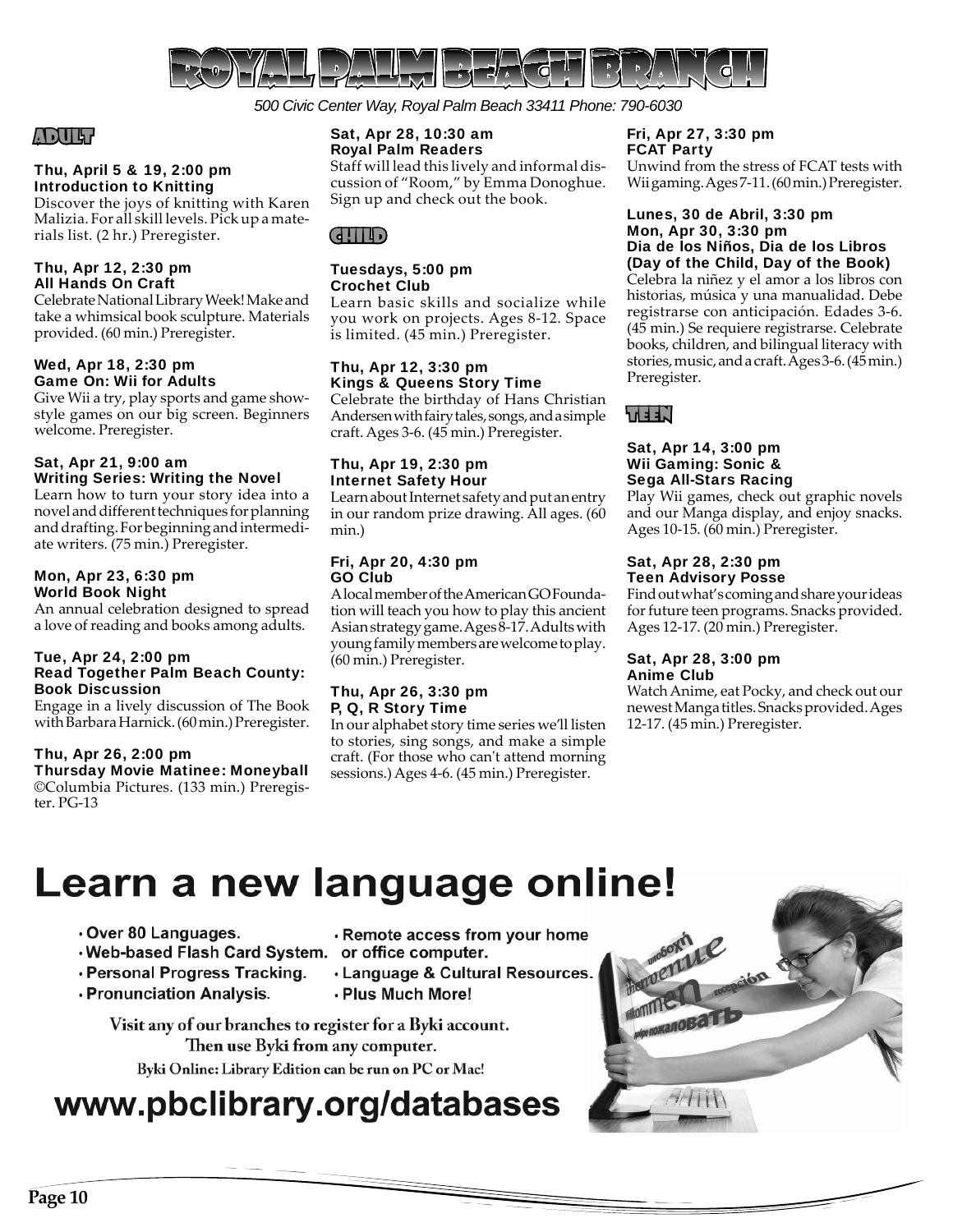

## *461 Old Dixie Highway North, Tequesta 33469 Phone: 746-5970*

## ADULT

## Thu, Apr 19, 2:00 pm Read Together Palm Beach County: Book Discussion

Engage in a lively discussion of The Book with Dr. Sallie Brown. (90 min.) Preregister.

#### Tue, Apr 24, 2:00 pm Handling Life's Big Emergencies

Christie Hardcastle, from CredAbility, will discuss the top five emergencies that can devastate family finances and teach you how to protect your family and resources in any emergency situation. (60 min.) Preregister.

Wear your PJs, bring a favorite stuffed friend, learn the bunny hop, and make a bunny craft.

Ages 2 & up. (40 min.) Preregister.

## TEEN

## Wed, Apr 11, 5:00 pm Discover Your Inner Alchemyst

In preparation for the movie release of Michael Scott's "The Alchemyst," create your own Golems, test your powers of observation, and chart your own alchemical symbols. Ages 12-17. (60 min.) Preregister.



*1951 Royal Fern Drive, Wellington 33414 Phone: 790-6070*

## ADULT

#### Mon, Apr 02, 6:30 pm Irish Dance Performance & Lesson

Enjoy a performance and then learn beginning steps from Marie Marzi, from the Aranmore Academy of Irish Dance. Wear comfortable clothing and sneakers. (60 min.) Preregister.

## Thu, Apr 05, 6:00 pm Writers' Critique Workshop

Share, offer, and accept constructive criticism and comments to improve your fiction, nonfiction, and poetry in a supportive atmosphere led by Florida Writers Association member Caryn DeVincenti. (2 hr.) Preregister.

#### Tue, Apr 10, 6:30 pm Celebrate National Library Week: Behind the Scenes at Saturday Night Live & NBC

Emmy Award-winning cameraman Jan Kasoff will share stories and memorabilia from when he worked at "Saturday Night Live." Register online at www.pbclibrary. org/nlw beginning Tue, Mar 20, at 9:00 am. (2 hr.)

## Thu, Apr 12, 2:30 pm Forging Your Financial Future

As part of Money Smart Month, the Financial Planning Association of the Gold Coast will give an informative talk about your retirement plans. (60 min.) Preregister.

## Tue, Apr 17, 6:30 pm Financial Fire Drill

To celebrate Money Smart Month, find out if you're prepared for uncertain financial times. Presented by the Financial Planning Association of the Gold Coast. (60 min.) Preregister.

## Wed, Apr 18, 6:00 pm Read Together Palm Beach County: Book Discussion

Engage in a lively discussion of The Book with Sara Harris. (90 min.) Preregister.

## CHILD

CHILD

Tue, Apr 03, 6:30 pm Bunny Hop Bedtime

## Mondays, 2:30 pm Monday Matinee Movies

Preregister.

- 04/02: "Dennis the Menace." ©Warner Bros. (96 min.) PG
- 04/09: "Lemonade Mouth." ©Walt Disney. (107 min.) G
- 04/16: "Spooky Buddies." ©Walt Disney. (88 min.) G
- 04/23: "Dolphin Tale." ©Warner Bros. (113 min.) PG
- 04/30: "Puss In Boots." ©Paramount Pictures. (90 min.) PG

#### Mon, Apr 02, 6:00 pm Introduction to Irish Dancing for Children

Marie Marzi, from the Aranmore Academy of Irish Dance, will guide you through beginner steps based on traditional dance forms. Wear comfy clothing and sneakers. (30 min.) Ages 7-12. Preregister.

## Mon, Apr 09, 4:00 pm Simple Seasonal Origami

Try your hand at some simple paper folding fun. Ages 8 & up. (45+ min.) Preregister.

## Wed, Apr 11, 3:00 pm Board Game Challenge

Challenge others to Chutes and Ladders, Candyland, and other board games. Ages 6 & up. (45 min.) Preregister.

## Wed, Apr 18, 3:30 pm To Click or Not to Click? That Is the Question: A Bingo Game

Internet jargon, symbols, and links. Which should you trust and which should you avoid? See if you know in this game of Bingo. Ages 8-12. (45 min.) Preregister.

## Mon, Apr 23, 4:00 pm Legos

Builders, create vehicles or buildings out of Lego pieces. Ages 8 & up. (45+ min.) Preregister.

## Sat, Apr 28, 2:30 pm Chess Club

Chess fans unite to practice your strategy skills with other players. Basic game knowledge required. Ages 8 & up. (60 min.) Preregister.

TEEN

## Sun, Apr 01, 10:00 am Special Volunteers Needed

Now accepting applications from Harry Potter fans to help in July with an exhibit from the National Library of Medicine. You must have read the books and/or seen the movies. Mandatory orientation in June. Ages 14-18. Preregister.

#### Thu, Apr 12, 4:30 pm Teen Flick Fix: Captain America

©Paramount Studio. (124 min.) Preregister. PG-13

#### Thu, Apr 19, 4:30 pm Teen Money Smart

Learn how to keep track of what you're spending and the importance of saving. Ages 12-17. (2 hr.) Preregister.

#### Tue, Apr 24, 5:00 pm Teen Game Night

Play Nintendo Wii and board games. Ages 12-17. (2 hr.) Preregister.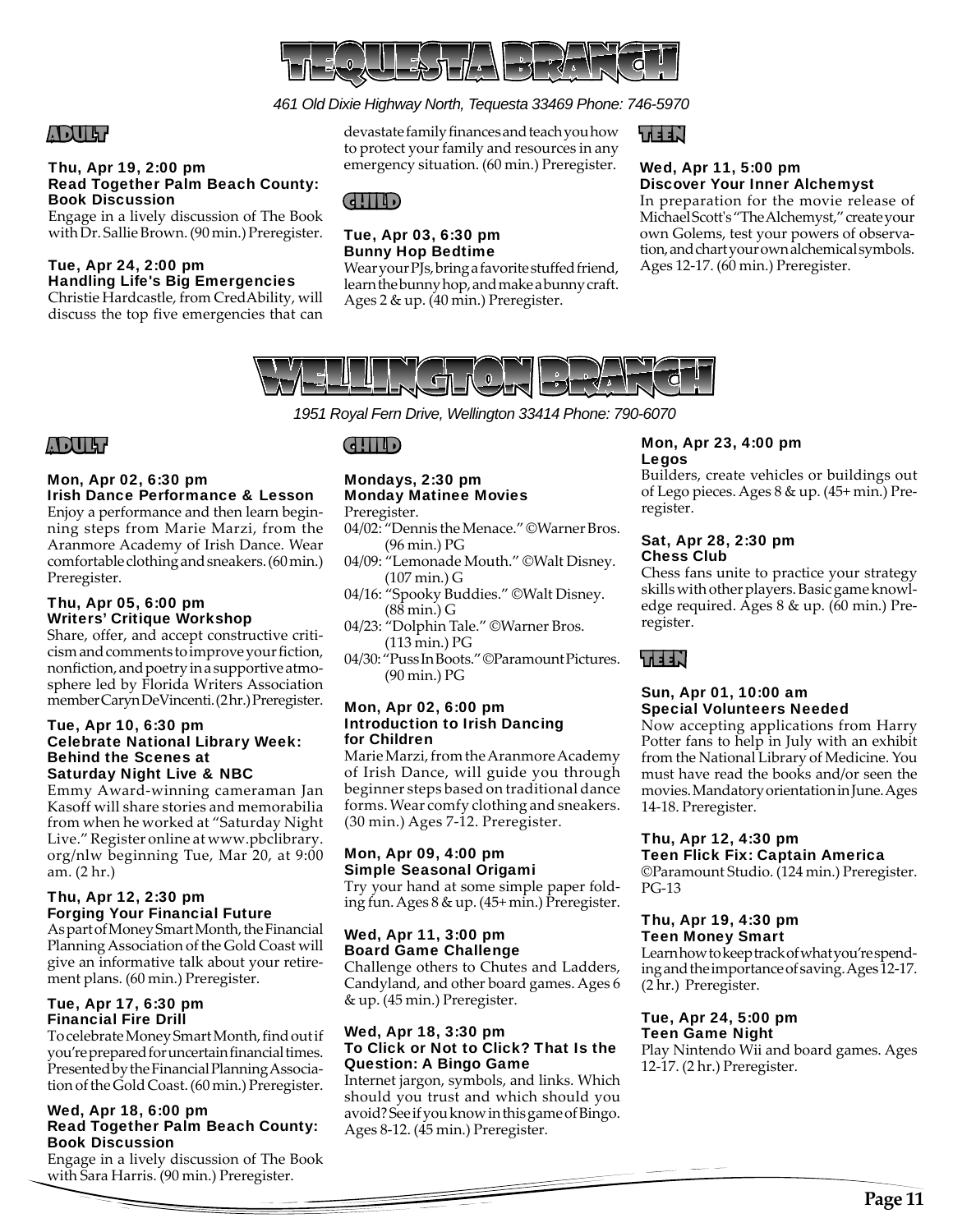

*18685 State Road 7, Boca Raton 33498 Phone: 470-1600*

## Wed, Apr 25, 2:00 pm Films from the Columbia University Film Festival: Part 3

View a selection of rarely seen, cutting-edge, and award-winning short films, created by emerging filmmakers from around the world, that portray contemporary life with unflinching honesty. Shown with permission from the filmmakers. (2 hr.) Not rated.

## Thu, Apr 26, 10:30 am Gentlemen's Reading Group

Librarian Kimberly Bower will lead a discussion of "Shadow Divers: The True Adventure of Two Americans Who Risked Everything to Solve One of the Last Mysteries of WWII," by Robert Kurson. Sign up and check out the book. (60 min.)

#### Thu, Apr 26, 6:30 pm Express Your Talent at Open Mike Night

Hosted by the musician Sensei, perform acoustic music, songs, or freeform poetry for an audience of all ages. Pick up the performance guidelines. (90 min.)

## CHILD

## Tue, Apr 03, 10 & 17, 4:00 pm After-school Story Time & Crafts

Weekly theme-based stories, games, and crafts for school-aged children. Grades K-3. (45 min.) Preregister.

## Sat, Apr 14, 10:30 am Toddler Story Time

Listen to a story or two and dance and sing to fun songs and fingerplays, too! Ages 1-2. (30 min.) Preregister.

## Tue, Apr 24, 4:00 pm Money Smarts for Kids

Find out where money comes from and learn the three principles of using money. Grades K-5. (45 min.) Preregister.

## TEEN

## Mon, Apr 02, 6:30 pm Tween Gaming Night: Wii Love to Have Fun

Bring your favorite Wii controller, or use ours, and play Mario Kart, Super Smash Bros., and Just Dance. Ages 8-12. (60 min.) Preregister.

#### Mon, Apr 09, 6:30 pm National Poetry Month & TAB Meeting

We'll read poetry and explore poets.org online. Then enjoy snacks and join our Teen Advisory Board to help plan future events. Grades 6 & up. (45 min.) Preregister.

## Mon, Apr 16, 6:30 pm Duct Tape Crafting

Make fun and durable crafts from a colorful variety of duct tape. Grades 6 & up. (60 min.) Preregister.

## Mon, Apr 23, 6:30 pm Teen Gaming Night

Bring a friend and share your favorite card game or play a traditional board game. Bring cards and games if you wish. Grades 6 & up. (45 min.) Preregister.

## Mon, Apr 30, 6:30 pm Teen Crafting Pot-Luck

Use various crafting supplies and your creativity for a fun evening of teen crafts. Grades 6 & up. (60 min.) Preregister.

Writers' Monthly Critique Group Share, offer, and accept constructive comments to improve your writing in a supportive atmosphere led by Florida Writers Association member Caryn DeVincenti. Bring a short writing sample to read aloud. (2 hr.) Preregister.



## *9451 Jog Road, Boynton Beach 33437 Phone: 734-5556*

The branch is closed for renovations. Please visit the Hagen Ranch Road Branch, Greenacres Branch, or Lantana Road Branch while West Boynton Branch is closed.

While the West Boynton Branch is closed for renovation, please join Nora Natke's discussion group at the Lantana Road Branch or West Boca Branch, or try another group at any location of your choice.

#### Novel Destinations: Book Discussion Series

While the branch is closed for renovation, please join Nora Natke's discussion group at the Lantana Road Branch or West Boca Branch, or try another group at any location of your choice.

ADULT

to preregister.

first-served. (3 hr.)

victim. (60 min.)

James W. Hall

(90 min.)

Wed, Apr 11, 2:00 pm

Tue, Apr 17, 2:00 pm Writers LIVE! Presents:

Wed, Apr 18, 2:00 pm

Thu, Apr 19, 6:00 pm

Book Discussion

Mondays, 1:00 pm English Exchange

Free informal conversation sessions. Basic English skills required. Call 561-649-5473

Tue, Thu & Sat, 10:00 am-1:00 pm AARP Free Income Tax Assistance Bring your 2010 return. All taxpayers must be present. Returns are efiled. First-come,

What to Do About Identity Theft Joseph Moyel, from CredAbility, will discuss how it occurs, how to minimize risk, resolve subsequent credit problems, and identify government resources if you are a

This best-selling novelist will talk about his new book "Hit Lit." A book signing will follow. To register, visit www.pbclibrary.org/ writerslive, three weeks prior to the event. Sponsored by the Friends of the Library.

Read Together Palm Beach County:

Engage in a lively discussion of The Book with Nora Natke. (90 min.) Preregister.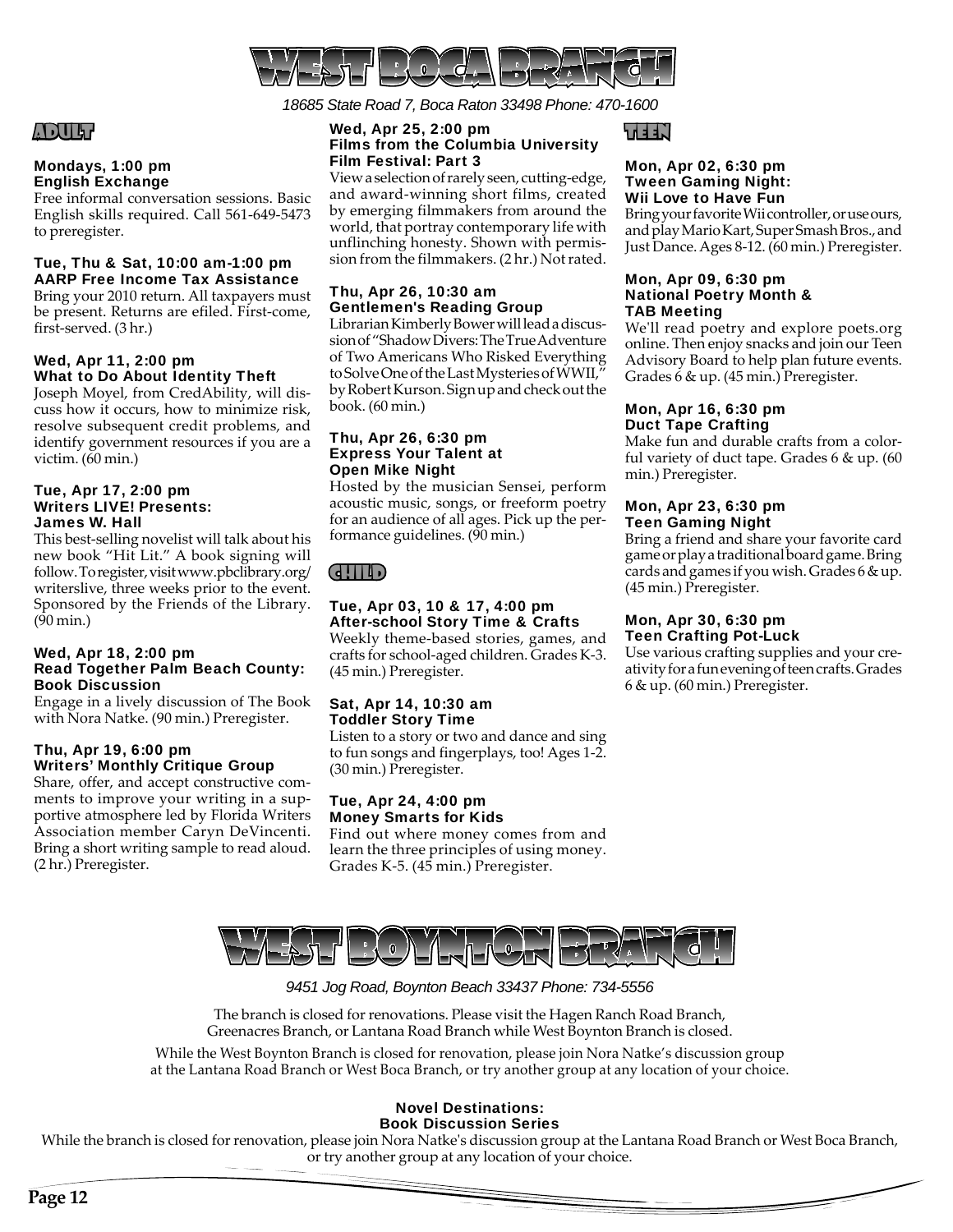

Classes are either lecture (informational only) or hands-on (using a computer). Some hands-on classes are also available in Basic, Intermediate, or Advanced levels. Call the location of your choice early to preregister – classes fill up fast!

## Access — Basic (Hands-on)

Learn how to use Microsoft Access to create a database for compiling and sorting data. Some computer experience necessary. (60 min.) **Main Library**

Tue, Apr 17, 1:00 pm

#### Browser Basics (Hands-on)

Learn the basics of using the Microsoft Internet Explorer browser. Some computer experience is necessary. (60 min.-2 hr.)

**Greenacres Branch**

Mon, Apr 02, 2:30 pm or Wed, Apr 18, 3:00 pm **Royal Palm Beach Branch** Tue, Apr 03, 10:30 am or Mon, Apr 16, 6:30 pm **Jupiter Branch** Thu, Apr 05, 10:00 am or Mon, Apr 09, 6:00 pm **Gardens Branch** Thu, Apr 12, 10:30 am **Okeechobee Blvd. Branch** Wed, Apr 18, 8:30 am **Lantana Road Branch** Mon, Apr 23, 10:15 am

## Computer Keyboarding & Typing — Basic (Hands-on)

Learn all about the keys on the computer keyboard and practice using online tutorials. (60 min.) **Gardens Branch** Wed, Apr 04, 10:30 am **Lantana Road Branch** Mon, Apr 09, or Tue, Apr 10, 10:15 am

## Computer Keyboarding & Typing — Basic, in Spanish (Hands-on) (Clase Básica de Como Utilizar el Teclado)

Aprenda a utilizar el teclado de la computadora con un programa que te permite practicar paso a paso. Para principiantes. (60-90 min.) Se requiere registrarse. **Main Library** Jueves, 19 de Abril, 1:00 pm

## Computers — Beginning (Hands-on) Prerequisite: Mousing

Learn the basics about computers including hardware, software, files, and networks. (60 min.-2 hr.) **Jupiter Branch** Mon, Apr 02, 6:00 pm **Gardens Branch** Thu, Apr 05, 10:30 am

## Cyber Security (Lecture)

Learn more about securing your computer, protecting your identity, and other cyber threats. (60 min.)

**Okeechobee Blvd. Branch** Thu, Apr 19, 3:00 pm

#### eBook — One-on-One Assistance (Hands-on)

Call for an appointment and learn how to borrow the library's eBooks in a 30-minute session with a librarian. Bring your compatible eReader, laptop, or compatible mobile device.

#### **West Boca Branch**

Wed, Apr 04, Tue, Apr 10, or Tue, Apr 24, 2:00-4:00 pm

#### eBooks — All About (Lecture)

Confused by eBook readers? Learn about the library's eBook service, where to get eBooks, and what's needed to transfer an eBook to a reader. (60-90 min.)

**Hagen Ranch Road Branch** Mon, Apr 02, 2:00 pm (Kindle only) **Greenacres Branch** Mon, Apr 16, 2:30 pm (Kindle only) **Greenacres Branch** Mon, Apr 23, 2:30 pm (Non-Kindle)

## eBook Assistance (Hands-on)

Learn about the library's eBook service as we demonstrate how to borrow eBooks. Bring your compatible eReader and laptop or your compatible mobile device or tablet. No other computer programs will be addressed. (90 min.)

**Lantana Road Branch** Wed, Apr 04 or Thu, Apr 05, 2:00 pm

## eBooks — Basic (Lecture)

Learn about the library's eBook service, how to borrow eBooks, and what's needed to transfer an eBook to a portable device. (60-90 min.) **Hagen Ranch Road Branch** Mon, Apr 02, 10:00 am **Wellington Branch** Thu, Apr 05, 3:00 pm **Main Library** Sat, Apr 14, 9:30 am

## Email — Advanced (Hands-on)

Current email users will learn advanced functions like creating an address or contact list, moving messages to a folder, and sending attachments, plus email stationery, copy and paste functions, attachments, and virus prevention. Email experience necessary. (75 min.-2 hr.) **Wellington Branch** Thu, Apr 19, 3:00 pm

#### **Royal Palm Beach Branch**

Tue, Apr 24, 10:30 am **Greenacres Branch** Wed, Apr 25, 3:00 pm or Mon, Apr 30, 2:30 pm **Jupiter Branch** Mon, Apr 30, 6:00 pm

## Email – Advanced in Spanish (Hands-on)

## (Correo Electrónico Avanzado)

Aprende cómo crear carpetas, adjuntar archives, y usar la libreta de contactos en su cuenta de correo electronic en el Internet. (2 hr.) Se requiere registrarse.

**Main Library**

Sábado, 14 de Abril, 11:00 am

## Email — Basic (Hands-on)

Learn how to use Yahoo (a free, web-based, email program), how to send and receive mail, and how to create folders and an address book. Some computer experience necessary. (60 min.-2 hr.)

## **Wellington Branch**

Thu, Apr 12, 3:00 pm **Greenacres Branch** Thu, Apr 19 or 26, 10:00 am **Hagen Ranch Road Branch** Mon, Apr 23, 10:00 am **Jupiter Branch** Mon, Apr 23, 6:00 pm **Gardens Branch** Tue, Apr 24, 10:30 am **Glades Road Branch** Tue, Apr 24, 2:00 pm **West Boca Branch** Thu, Apr 26, 3:00 pm

## Email — Basic (Lecture)

Beginners will learn how to use Yahoo (a free, web-based, email program) to send and receive mail and create folders and an address book. (75 min.)

**Royal Palm Beach Branch** Tue, Apr 17, 10:30 am

## Email — Basic, in Spanish (Hands-on)

## (Correo Electrónico Básico)

Aprenda lo básico para crear y usar una cuenta de correo electrónico en esta conferencia que se dictará en español. (90 min.) Se requiere registrarse.

## **Main Library**

Miercoles, 04 de Abril, 10:00 am **Okeechobee Blvd. Branch** Lunes, 16 de Abril, 6:00 pm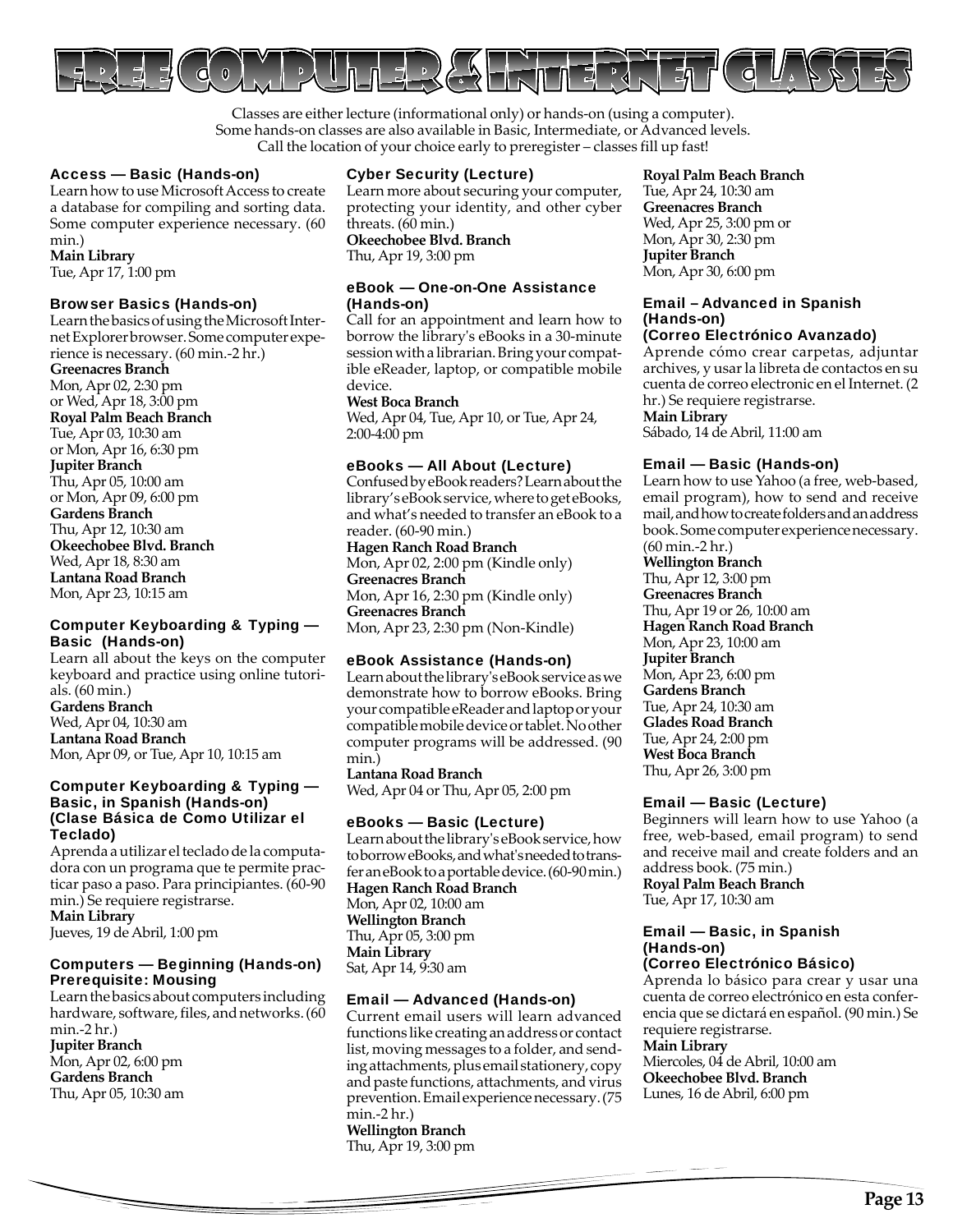## Excel — Basic (Hands-on)

Learn how to create a basic spreadsheet and make simple charts and graphs. Some computer experience necessary. (60 min.-2 hr.) **Main Library**

Tue, Apr 10, 1:00 pm **Wellington Branch**  Wed, Apr 11, 3:00 pm **Jupiter Branch** Fri, Apr 13, 10:00 am

## Excel — Intermediate (Hands-on) Prerequisite: Excel — Basic

This class reviews the skills learned in Excel — Basic, and adds formatting, advanced formulas, and more. (60 min.) **Wellington Branch** Wed, Apr 25, 3:00 pm

## File Basics (Hands-on)

Learn how create, name, move, and organize files and folders on your computer. (60 min.-2 hr.) **Jupiter Branch** Mon, Apr 16, 6:00 pm **Gardens Branch** Wed, Apr 18, 10:30 am

#### Files & Folders, in Creole (Hands-on) (Fichye ak Katab)

Vini aprann konen koman pou nou itilize operating system ke yo rele Windows XP-an,

pa eksanp kreye e oganize fichye ansanm ak katab. Teyori ak pratik. Maksimom 8 moun. (2 hr.) Rezeve plas nou alavans. **Okeechobee Blvd. Branch**  Lendi, Avril 09 or 23, 6:00 pm

## Internet — Basic (Hands-on) Prerequisite: Internet — Beginning

Learn the basics for searching on the World Wide Web. Mouse experience required. (60 min.) **Wellington Branch** Tue, Apr 10, 8:30 am **Main Library** Wed, Apr 11, 2:30 pm

**Hagen Ranch Road Branch** Thu, Apr 12, 10:00 am **Gardens Branch** Tue, Apr 17, 10:30 am **Glades Road Branch** Wed, Apr 18, 2:00 pm

#### Internet — Beginning, in Spanish (Hands-on) (Internet Básico)

Aprende lo basico en esta clase de Internet para principiantes. (90 min.) Se requiere registrarse. **Main Library** Jueves, 19 de Abril, 1:00 pm

## Internet — Beginning (Lecture)

Learn the basics of using the Internet in this helpful beginners-only class. (2 hr.) **Tequesta Branch** Fri, Apr 13, 2:00 pm **Jupiter Branch** Fri, Apr 27, 10:00 am

#### Internet — Intermediate, in Spanish (Hands-on) (Internet — Intermedio)

Prerequisite: Internet — Básico

Aprenda a buscar información en el Internet utilizando diferentes directorios. (90 min.) Se requiere registrarse. **Main Library** Martes, 24 de Abril, 1:00 pm

## Internet Tips & Tricks (Hands-on)

Learn how to use different Web search tools and helpful tips and tricks for using your browser. Some computer knowledge is necessary. (60 min.) **Hagen Ranch Road Branch** Thu, Apr 12, 2:00 pm

## Internet Tips & Tricks, in Spanish (Lecture)

(Consejos y Trucos para el Internet) Aprenda cómo usar diferentes herramientas de búsqueda en la Web y trucos para usar el buscador y proteger su seguridad. (90 min.) Se requiere registrarse. **Main Library**

Sábado, 28 de Abril, 9:30 am

## Look It Up! (Lecture)

Learn how to access valuable information for free through the library's web site. Explore our exciting electronic databases and use our new Web catalog to locate items, find book reviews, and renew your materials. For beginners. (60 min.)

**Royal Palm Beach Branch** Wed, Apr 11, 2:30 pm

## Mousing (Hands-on)

Practice using a mouse in a self-paced setting. For beginners. (60 min.) **Lantana Road Branch** Mon, Apr 02 or Tue, Apr 03, 10:15 am **Royal Palm Beach Branch** Mon, Apr 02, 6:30 pm **Gardens Branch** Tue, Apr 03, 10:30 am **Okeechobee Blvd. Branch** Wed, Apr 04, 8:30 am **Jupiter Branch** Wed, Apr 04, 10:00 am **West Boca Branch** Thu, Apr 05, 3:00 pm **Wellington Branch** Sat, Apr 07, 8:30 am **Hagen Ranch Road Branch** Mon, Apr 09, 2:00 pm **Glades Road Branch** Tue, Apr 10, 8:30 am **Greenacres Branch** Thu, Apr 12, 10:00 am **Main Library** Thu, Apr 26, 2:30 pm

#### Mousing II (Hands-on) Prerequisite: Mousing

Practice using a mouse with Mousercise exercises. For beginners. (60 min.) **Glades Road Branch** Wed, Apr 11, 8:30 am

## Mousing, in Spanish (Hands-on) (Ejercitando el Ratón)

Aprende a utilizar el ratón mediante un programa que te permite hacerlo a tu paso. Para principiantes. (60 min.-2 hr.) Se requiere registrarse.

#### **Main Library**

Miércoles, 04 de Abril, 10:00 am **Jupiter Branch** Miércoles, 25 de Abril, 6:00 pm

## PowerPoint — Advanced (Hands-on) Prerequisite: PowerPoint — Intermediate

Learn how to create a photo album in PowerPoint using pictures on your hard drive or other storage media. (2 hr.) **Jupiter Branch**

Thu, Apr 26, 10:00 am

## PowerPoint — Basic (Hands-on)

Learn to compose slides and add eye-catching effects to your presentations. (60 min.-2 hr.) **Jupiter Branch** Thu, Apr 12, 10:00 am **Main Library** Wed, Apr 18, 2:30 pm **Wellington Branch** Tue, Apr 24, 10:30 am

## PowerPoint, in Spanish (Hands-on) (PowerPoint en Español)

Aprenda cómo utilizar el programa de Microsoft PowerPoint para crear presentaciones basadas en diapositivas. (2 hr.) Se requiere registrarse.

**Jupiter Branch** Miércoles, 11 de Abril, 6:00 pm

## PowerPoint — Intermediate (Hands-on)

## Prerequisite: PowerPoint — Basic

Expand on the basics to learn design themes, changing color themes, custom animation, automatic advancement, and adding sound. (2 hr.)

**Jupiter Branch** Thu, Apr 19, 10:00 am

#### Publisher — Basic (Hands-on) Prerequisite: Word Processing — Basic

Discover how easy it is to use Microsoft Publisher to create birthday cards, business cards, calendars, and more! (2 hr.) **Jupiter Branch**

Fri, Apr 20, 10:00 am

## Résumé Basics (Hands-on)

Learn tips for creating a better résumé. Word processing experience required. (60 min.) **Main Library** Thu, Apr 12, 2:30 pm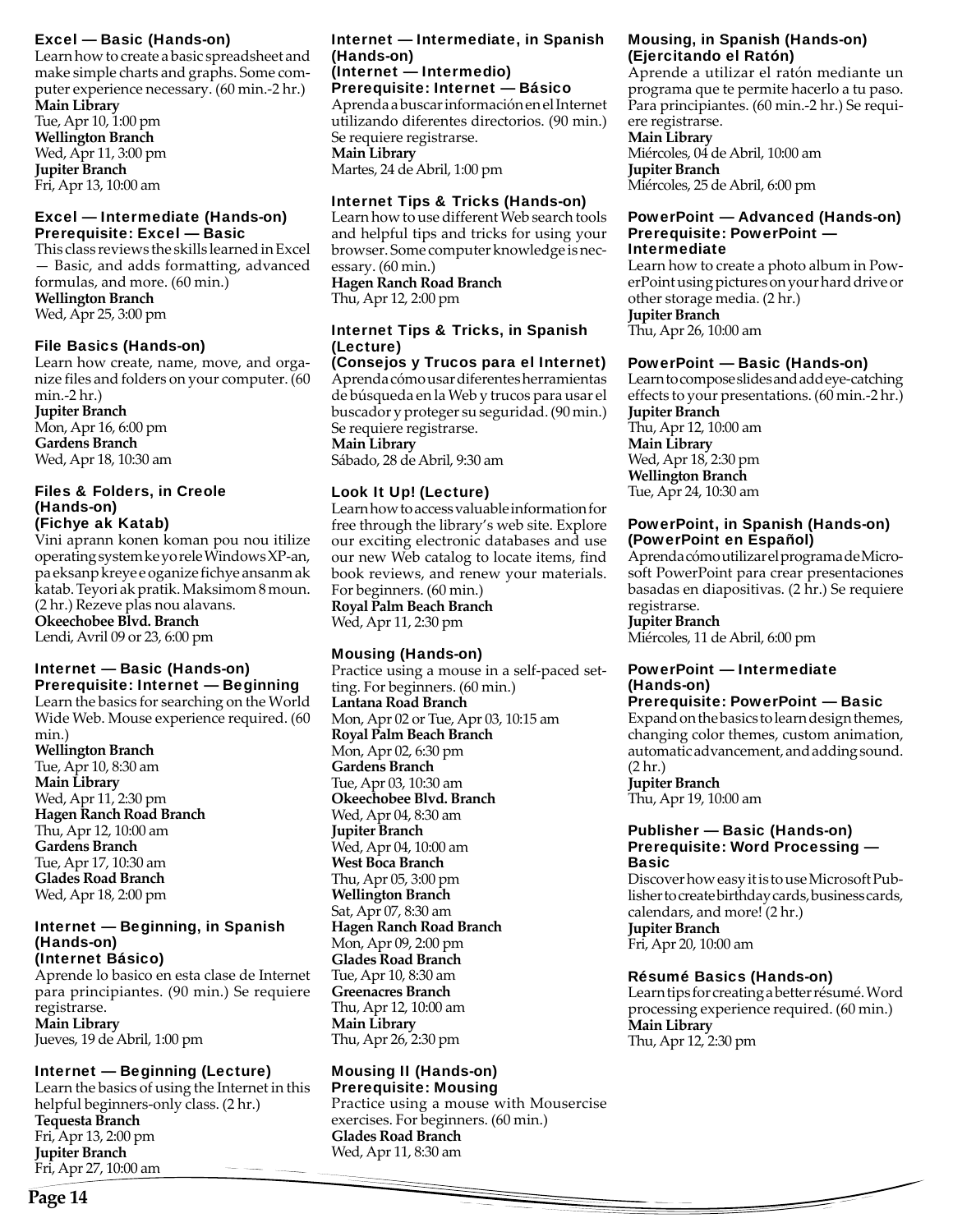## Search Tools (Hands-on) Prerequisite: Internet — Beginning

Learn how to use the Google search engine, web directories, and meta-search engines to find information on the Internet. (60-75 min.)

**Royal Palm Beach Branch** Thu, Apr 05, 10:30 am **Greenacres Branch** Wed, Apr 11, 3:00 pm **West Boca Branch** Thu, Apr 19, 3:00 pm **Gardens Branch** Wed, Apr 25, 10:30 am **Wellington Branch** Thu, Apr 26, 8:30 am **Glades Road Branch** Thu, Apr 26, 2:00 pm

## Using Your Catalog! (Hands-on)

Avoid lines and learn to use the Web catalog like a pro. Find and reserve books, movies, and music, and renew your books online. (60 min.) **Hagen Ranch Road Branch** Mon, Apr 23, 2:00 pm

or Thu, Apr 26, 10:00 am

## Windows — Basic (Hands-on)

Learn the basics of moving around in the Windows environment and get practice using a mouse. (60 min.) **Hagen Ranch Road Branch** Mon, Apr 09, 10:00 am **Royal Palm Beach Branch** Mon, Apr 09, 6:30 pm **Gardens Branch** Tue, Apr 10, 10:30 am **Okeechobee Blvd. Branch** Wed, Apr 11, 8:30 am **West Boca Branch** Thu, Apr 12, 3:00 pm **Lantana Road Branch** Mon, Apr 16, 10:15 am **Glades Road Branch** Tue, Apr 17, 2:00 pm

## Word — Advanced (Hands-on) Prerequisite: Word — Basic

Learn how to copy and paste, use the Spelling and Grammar Checker, and change paragraph formatting and the page layout. (60 min.) **Wellington Branch**

Tue, Apr 17, 10:30 am

## Word — Basic (Hands-on)

Familiarize yourself with the basic layout and functions of Microsoft Word. Learn about text formatting and how to open, save, and print documents. Some computer experience necessary. (60 min.) **Wellington Branch** Wed, Apr 11, 10:30 am

#### Word Processing — Advanced (Hands-on) Prerequisite: Word Processing — Intermediate

Learn about inserting columns, borders, shading, word art, clip art, tables, and more. (2 hr.) **Jupiter Branch** Wed, Apr 25, 10:00 am **Royal Palm Beach Branch** Thu, Apr 26, 10:30 am

## Word Processing — Basic (Hands-on)

Learn the basics of using Microsoft Word to create school reports or résumés. Some computer experience necessary. (60 min.-2 hr.) **Jupiter Branch** Wed, Apr 11, 10:00 am **Gardens Branch** Wed, Apr 11, 10:30 am **Royal Palm Beach Branch** Thu, Apr 19, 10:30 am **Main Library** Tue, Apr 24, 10:00 am **Hagen Ranch Road Branch** Thu, Apr 26, 2:00 pm

## Word Processing, in Creole (Hands-on)

## (Traitement de Texte)

Apran koman pou w itilize Microsoft Word, pou ekri, ouvri, femen, dokiman, let, resume, epi koman pou fe chanjman nan yon dokiman epi konsevation etc. (60 min.) Anregistre alavans.

## **Main Library**

Samdi, Avril 07 or 21, 9:30 am

## Word Processing, in Spanish (Hands-on)

## (Procesamiento de Textos)

Aprende cómo utilizar el procesador de textos para redactar documentos. (90 min.) Se requiere registrarse.

**Main Library** Martes, 10 de Abril, 10:00 am

#### Word Processing — Intermediate (Hands-on) Prerequisite: Word Processing —

# Basic

Students will learn line spacing, tabs, bullets and numbering lists, headers and footers, and more. (2 hr.) **Jupiter Branch** Wed, Apr 18, 10:00 am **Gardens Branch** Thu, Apr 19, 10:30 am

## In accordance with the provisions of the ADA, this document may be requested in an alternate format.

| <b>Library Hours</b>                                                                                                                          |                                              | Phone #  | Sun                                             | Mon      | Tue      | Wed      | Thu      | Fri      | Sat      |
|-----------------------------------------------------------------------------------------------------------------------------------------------|----------------------------------------------|----------|-------------------------------------------------|----------|----------|----------|----------|----------|----------|
| Main Library                                                                                                                                  | 3650 Summit Boulevard, WPB 33406             | 233-2600 | $12 - 5$                                        | $9 - 9$  | $9 - 9$  | $9 - 9$  | $9 - 9$  | $9 - 6$  | $9 - 5$  |
| Acreage Branch                                                                                                                                | 15801 Orange Blvd., Loxahatchee 33470        | 681-4100 | $12 - 5$                                        | $10 - 9$ | $10 - 9$ | $10 - 9$ | $10 - 9$ | $10 - 5$ | $10 - 5$ |
| Belle Glade Branch                                                                                                                            | 530 South Main Street, Belle Glade 33430     | 996-3453 | Closed                                          | $10 - 8$ | $10 - 8$ | $10 - 8$ | $10 - 5$ | $10 - 5$ | $10 - 5$ |
| Clarence E. Anthony Branch                                                                                                                    | 375 S.W. 2nd Avenue, South Bay 33493         | 992-8393 | Closed                                          | $11 - 7$ | $9 - 5$  | $11 - 7$ | $9 - 5$  | $9 - 5$  | $9 - 5$  |
| Gardens Branch                                                                                                                                | 11303 Campus Drive, Palm Beach Gardens 33410 | 626-6133 | $12 - 5$                                        | $10 - 9$ | $10 - 9$ | $10 - 9$ | $10 - 9$ | $10 - 6$ | $10 - 5$ |
| <b>Glades Road Branch</b>                                                                                                                     | 20701 95th Avenue South, Boca Raton 33434    | 482-4554 | Closed                                          | $10 - 8$ | $10 - 8$ | $10 - 8$ | $10 - 5$ | $10 - 5$ | $10 - 5$ |
| Greenacres Branch                                                                                                                             | 3750 Jog Road, Greenacres 33467              | 641-9100 | Closed                                          | $10 - 8$ | $10 - 8$ | $10 - 6$ | $10 - 6$ | $10 - 5$ | $10 - 5$ |
| Hagen Ranch Road Branch                                                                                                                       | 14350 Hagen Ranch Road, Delray Beach 33446   | 894-7500 | $12 - 5$                                        | $9 - 9$  | $9 - 9$  | $9 - 9$  | $9 - 6$  | $9 - 6$  | $9 - 5$  |
| Jupiter Branch                                                                                                                                | 705 Military Trail, Jupiter 33458            | 744-2301 | $12 - 5$                                        | $10 - 9$ | $10 - 9$ | $10 - 9$ | $10 - 9$ | $10 - 5$ | $10 - 5$ |
| Lantana Road Branch                                                                                                                           | 4020 Lantana Road, Lake Worth 33462          | 304-4500 | $12 - 5$                                        | $10 - 9$ | $10 - 9$ | $10 - 9$ | $10 - 9$ | $10 - 6$ | $10 - 5$ |
| Loula V. York Branch                                                                                                                          | 525 Bacom Point Road, Pahokee 33476          | 924-5928 | Closed                                          | $11 - 7$ | $9 - 5$  | $11 - 7$ | $9 - 5$  | $9 - 5$  | $9 - 5$  |
| Okeechobee Blvd. Branch                                                                                                                       | 5689 Okeechobee Boulevard, WPB 33417         | 233-1880 | Closed                                          | $10 - 8$ | $10 - 8$ | $10 - 8$ | $10 - 5$ | $10 - 5$ | $10 - 5$ |
| Royal Palm Beach Branch                                                                                                                       | 500 Civic Center Way, RPB 33411              | 790-6030 | Closed                                          | $10 - 9$ | $10 - 9$ | $10 - 9$ | $10 - 6$ | $10 - 6$ | $10 - 5$ |
| Tequesta Branch                                                                                                                               | 461 Old Dixie Highway North, Tequesta 33469  | 746-5970 | Closed                                          | $10 - 8$ | $10 - 8$ | $10 - 8$ | $10 - 5$ | $10 - 5$ | $10 - 5$ |
| <b>Wellington Branch</b>                                                                                                                      | 1951 Royal Fern Drive, Wellington 33414      | 790-6070 | $12 - 5$                                        | $10 - 9$ | $10 - 9$ | $10 - 9$ | $10 - 9$ | $10 - 6$ | $10 - 5$ |
| West Boca Branch                                                                                                                              | 18685 State Road 7, Boca Raton 33498         | 470-1600 | $12 - 5$                                        | $10 - 9$ | $10 - 9$ | $10 - 9$ | $10 - 9$ | $10 - 6$ | $10 - 5$ |
| 9451 Jog Road, Boynton Beach 33437<br>Closed for renovation. Please visit Hagen Ranch or Lantana Branches.<br>West Boynton Branch<br>734-5556 |                                              |          |                                                 |          |          |          |          |          |          |
| Adult Literacy/Talking Books/Books by Mail/Bookmobile                                                                                         |                                              |          | Toll Free (888) 780-5151<br>TDD: (800) 382-0775 |          |          |          |          |          |          |
|                                                                                                                                               |                                              |          |                                                 |          |          |          |          |          |          |